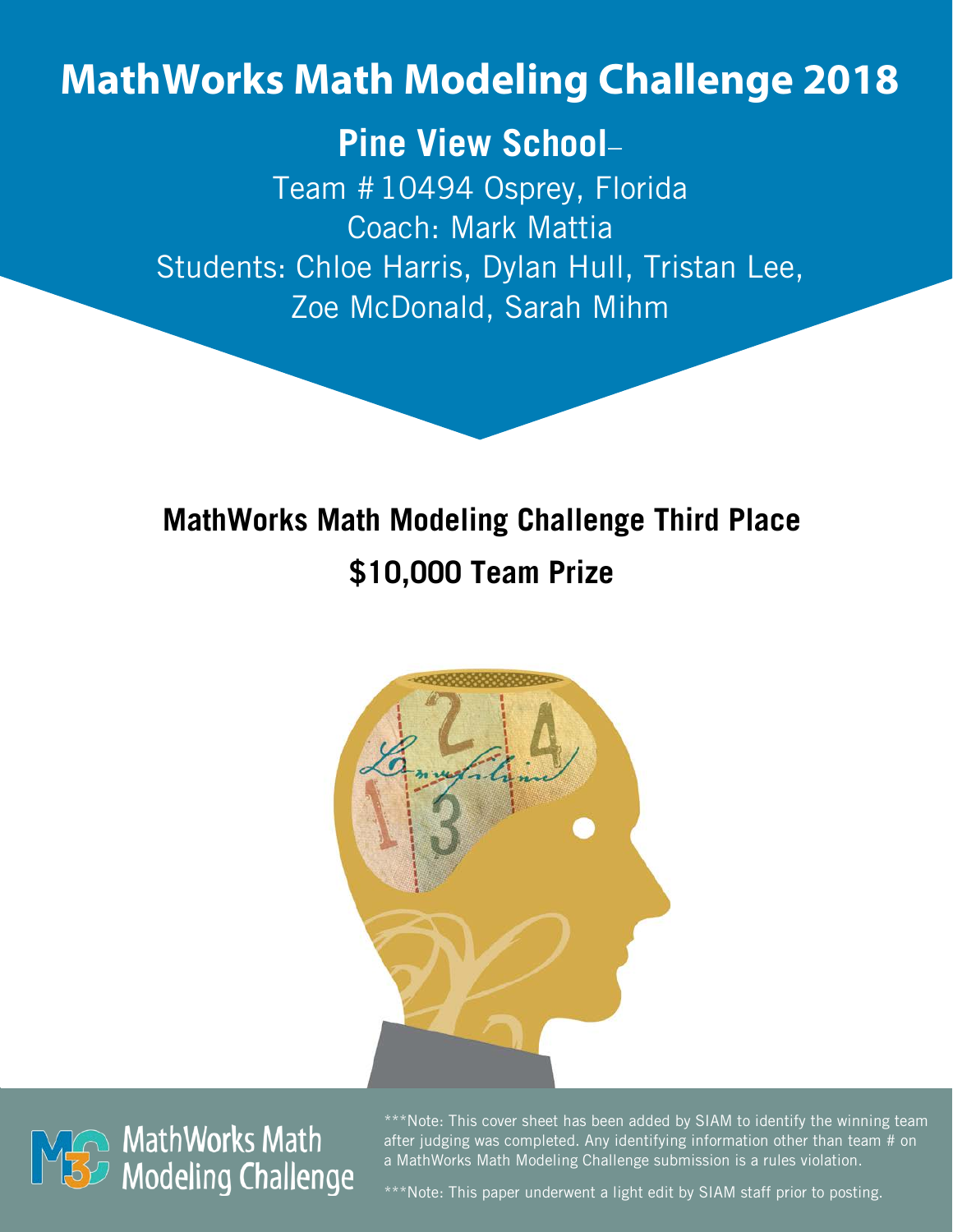Team 10494

# **Don't Waste the Taste: Biting Back at Food Insecurity**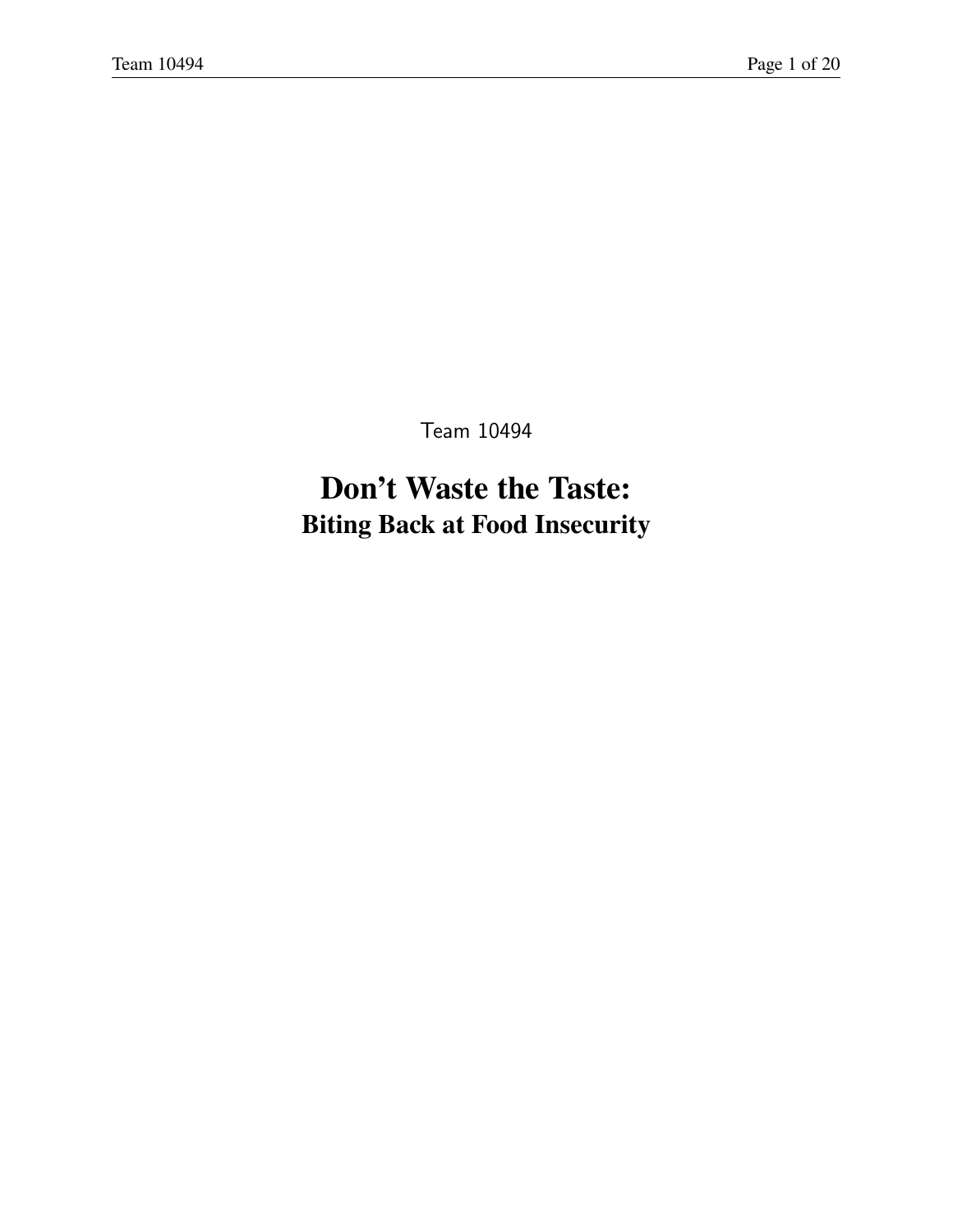#### **1 Executive Summary**

The world is suffering from two conflicting dilemmas simultaneously: food waste and hunger. A staggering thirty percent of food produced intended for consumption goes to waste, while thirteen percent of the world goes hungry. Such a discrepancy leads to the question, can the wasted food be re-purposed to feed the hungry?

We believe it can. America specifically has the capability and resources to accomplish such a goal, it only lacks a program in place. Historically, when there is a fixable problem in sight, Americans will not only solve said problem, but will also strive to do so better than any other country before them. In the realm of food waste, the room for improvement in America is staggering. This will not only take community cooperation, but also personal action.

However, it is the modern-day American habits that contribute to the food waste. With the ease and accessibility of food the average American holds, it is no question that there is a needless waste as a result. With garbage trucks that visit weekly, food waste leaves a house, restaurant, supermarket, or farm and is typically never seen again. The proverb "Out of sight out of mind" plays an integral role in Americans' apathy towards their food waste.

The first step to solving food waste and hunger is identification of the food being wasted and the amount of people going hungry. In the first model, we determined the total food waste directly relates to the price of food being wasted. The price of food needed to feed the hungry is then calculated, and ultimately the need can be subtracted from the waste to obtain a net surplus or deficit. We determined that if all of the waste was transferred to feed all of the hungry, there would be a net surplus of food in the state of Texas. If Texas was then used as a model for the entire United States, this implies that the country's hungry population could be eliminated, if not severely diminished.

In the next model, the waste of an individual household, based on its traits, was determined in order to ascertain the effects personal choices have on consumption, or the lack there of. We determined income to be reflective of personal habits, and thus the waste produced. A monetary value of waste produced by an individual in the household was calculated, leading to the approximation of the total household waste based on both income and number of occupants. With this, the logical conclusion was that the number of household occupants is the main determinant of waste, but income also had a moderate effect when the income exceeded \$100,000. This was concluded to be a result of the times the wealthier households would eat out, a habit that produces more waste than in-home dining.

When analyzed on both a large scale, by state, and a small scale, by household, waste was seen to have a large effect on the community. In order to turn this effect into something positive, we created a model that would create a strategy for building drop-off centers in our very own county. Widespread change starts with an small step forward, and with a plan such as this implemented in our own community, a true difference in feeding the hungry could occur. By creating a Monte Carlo simulation that creates a hypothetical county with a certain number of food distribution centers and households that are randomly distributed, the total economic profit could be determined by taking the cumulative value of donations minus the cost of building the food donation centers. Using this simulation, we sought to maximize economic profit.

Through the three different models, the problem of both food waste and hunger was tackled statewide, within a household, and within our own community. This trifecta is what it will take to diminish both food waste hunger in America and potentially around the world.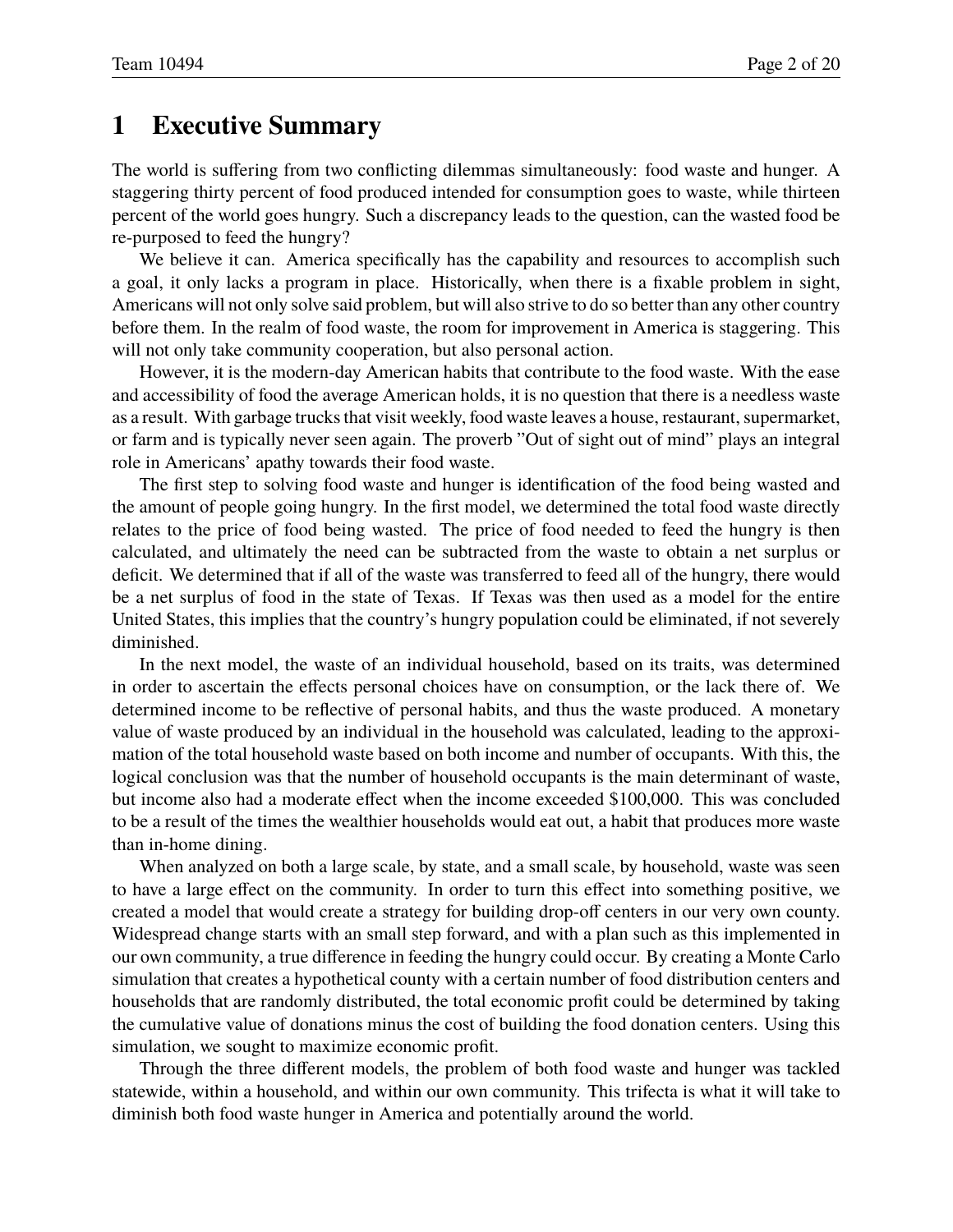# **Table of Contents**

| 1                       |                   | <b>Executive Summary</b> | $\boldsymbol{2}$ |
|-------------------------|-------------------|--------------------------|------------------|
| $\mathbf{2}$            |                   | <b>Introduction</b>      | $\boldsymbol{4}$ |
|                         | 2.1               |                          | $\overline{4}$   |
|                         | 2.2               |                          | $\overline{4}$   |
|                         | 2.3               |                          | $\overline{4}$   |
| $\overline{\mathbf{3}}$ |                   | <b>Just Eat It!</b>      | 5                |
|                         | 3.1               |                          | 5                |
|                         | 3.2               |                          | 5                |
|                         | 3.3               |                          | 5                |
|                         | 3.4               |                          | 8                |
|                         | 3.5               |                          | 9                |
| $\overline{\mathbf{4}}$ |                   | Food foolish?            | 10               |
|                         | 4.1               |                          | 10               |
|                         | 4.2               |                          | 10               |
|                         | 4.3               |                          | 10               |
|                         | 4.4               |                          | 13               |
|                         | 4.5               |                          | 14               |
| 5                       |                   | <b>Hunger Game Plan?</b> | 15               |
|                         | 5.1               |                          | 15               |
|                         | 5.2               |                          | 15               |
|                         | 5.3               |                          | 15               |
|                         | 5.4               |                          | 17               |
|                         | 5.5               |                          | 18               |
| 6                       |                   | <b>Conclusions</b>       | 19               |
|                         | 6.1               |                          | 19               |
|                         | 6.2               |                          | 19               |
|                         | <b>References</b> |                          | 20               |

# **List of Figures**

| $\sim$ 1       | Deficit or surplus of food categories and overall food 8                                  |  |
|----------------|-------------------------------------------------------------------------------------------|--|
| 2              | Changes in deficits or surpluses by excluding recipients of federal aid $\ldots \ldots$ 8 |  |
| 3              | Changes in deficits or surpluses with thrifty cost plan and excluding recipients of       |  |
|                |                                                                                           |  |
| $\overline{4}$ | Total food waste per occupant per year based on household income 14                       |  |
| $\sqrt{5}$     |                                                                                           |  |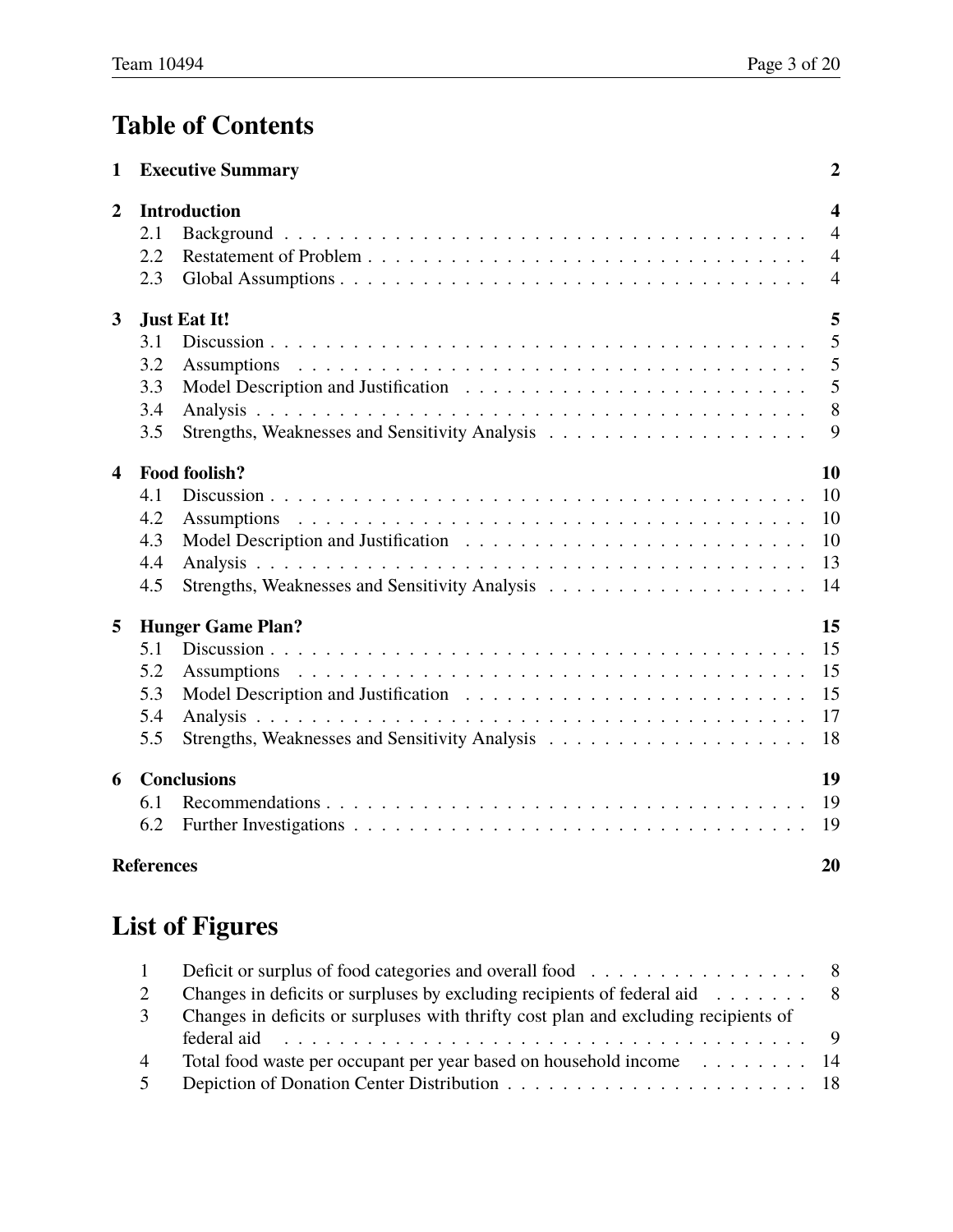# **2 Introduction**

#### **2.1 Background**

In the time before refrigeration, vast amounts of food would be wasted if not immediately eaten or cured to increase longevity. Fast forward hundreds, if not thousands of years, to the mid eighteenth century when the concept of refrigeration was first utilized. This was the first revolution in regards to food waste. As refrigerators were slowly integrated into commercial and person use, people found that they could now elongate the life of some foods. The second revolution has been a more gradual one, but nonetheless poignant. This has been the accessibility of food to Americans. Not only have the numbers of restaurants drastically increased, but so have supermarkets. In general, Americans can go out and buy new food at almost any moment, which can create a large amount of waste. With accessibility comes the ability for Americans to be picky about what they purchase. This is specifically in regards to supermarkets, where blemished or "ugly" food may be dismissed, and thus wasted [9].

In today's world, waste has far exceeded what our ancestors could have ever imagined. We are only starting to see the detrimental effects, and if such waste patterns continue, the waste may become too difficult to accommodate. This is a drastic juxtaposition to the many people in our nation suffering from a lack of food. If these two extremes could meet, hunger in America could potentially be solved.

#### **2.2 Restatement of Problem**

- 1. Construct a model in which it is determined if the food waste generated in a state can feed the food-insecure population in the same state. Run the model with the state of Texas.
- 2. Every time food in consumed, there are personal choices that lead to either total consumption or some amount waste. Construct a model in which the food waste that a household accumulates in a year, based on traits and habits specific to the type of household, can be determined. Run the model for each of the following households:
	- Single parent with one child, annual income of \$20,500
	- Family of four, annual income of \$135,000
	- Elderly couple, annual income of \$55,000
	- Single 23-year-old, annual income of \$45,000
- 3. Food waste has become a prevalent issue that many communities are trying to address. Construct a model in your own community that would provide reasonable strategies in order to re-purpose wasted food while balancing amount of food and cost. The model needs to address quantifiable costs and benefits of such strategies.

#### **2.3 Global Assumptions**

1. There will be no major climate change, parasitic induced agriculture disaster, or technological advances.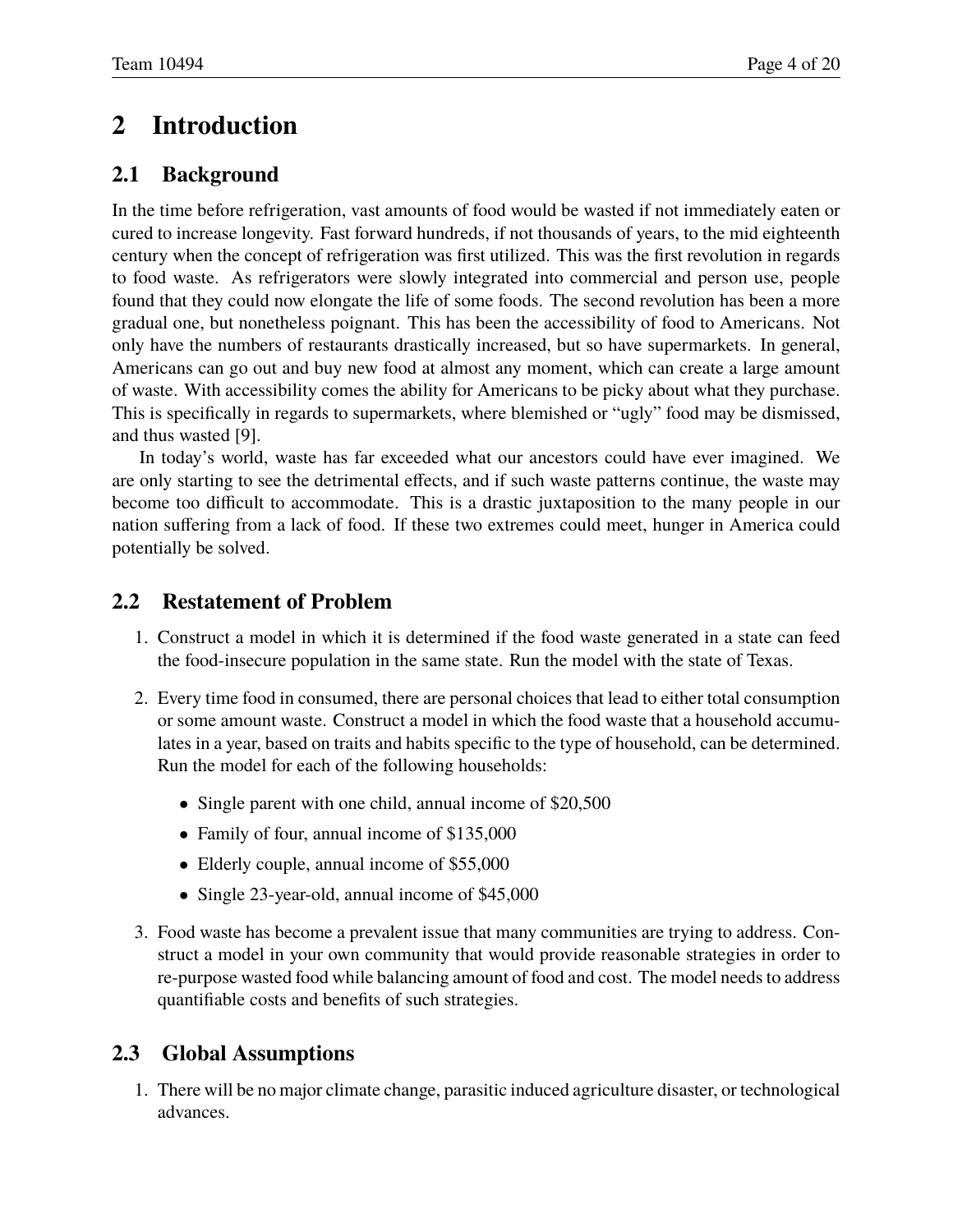*No major changes in agriculture have occurred in the past twenty years, so it is assumed that such a trend will continue into the immediate future and cause no change in food production.*

2. Wasted food is defined by edible food that is not being eaten. *In order to re-purpose wasted food, it must be edible. It does not, however, have to conform to current cosmetic or taste standards. This can be assumed because such deformities do not diminish nutritional value, but the food must be edible in order for it to provide safe, sufficient and proper nutrition.*

## **3 Just Eat It!**

#### **3.1 Discussion**

A large portion of the food that ends up in landfills is actually edible, and is discarded due to appearance, mishandling, processing, distribution, or simply just not being consumed. Many communities have a proportion of their population that is food-insecure, an issue that could be solved using the edible, but wasted food.

#### **3.2 Assumptions**

- 1. Transportation (of food waste to the food-insecure) will not lead to spoilage of food and the cost of such transportation is not taken into account. *The amount of food-insecure people per county should be relatively proportional to the overall population of the county so it can be assumed the wasted food per county is enough to help the food-insecure within the county, minimizing transportation costs as it does not need to be transported long distances.*
- 2. The monetary value of food is representative of the amount of food. *Within the same time period, inflation will not rise sufficiently to create any discrepancies. This allows the money spent on food to accurately portray a standard amount of food.*
- 3. Children in the food-insecure population will consume as much food as adults. *A child will at least be sufficiently fed by an adult size portion, and thus will not go hungry, and thus the slight extra left over will be negligible to the overall totals.*
- 4. North American data is indicative of Texan data. *Texas is in North America, and thus its data should be consistent with that of North America.*

#### **3.3 Model Description and Justification**

Food waste in the United States is specific to both the types of food wasted and where in the creation to consumption process the waste occurred. In order to determine if a transfer of the food waste from all stages of production to food-insecure populations is feasible, both waste of food and need of food must be calculated.

The total money spent in the farm sector for a specific state (shown in the cash receipts) [6] is only the money spent in a state on farm-based commodities, and therefore does not include any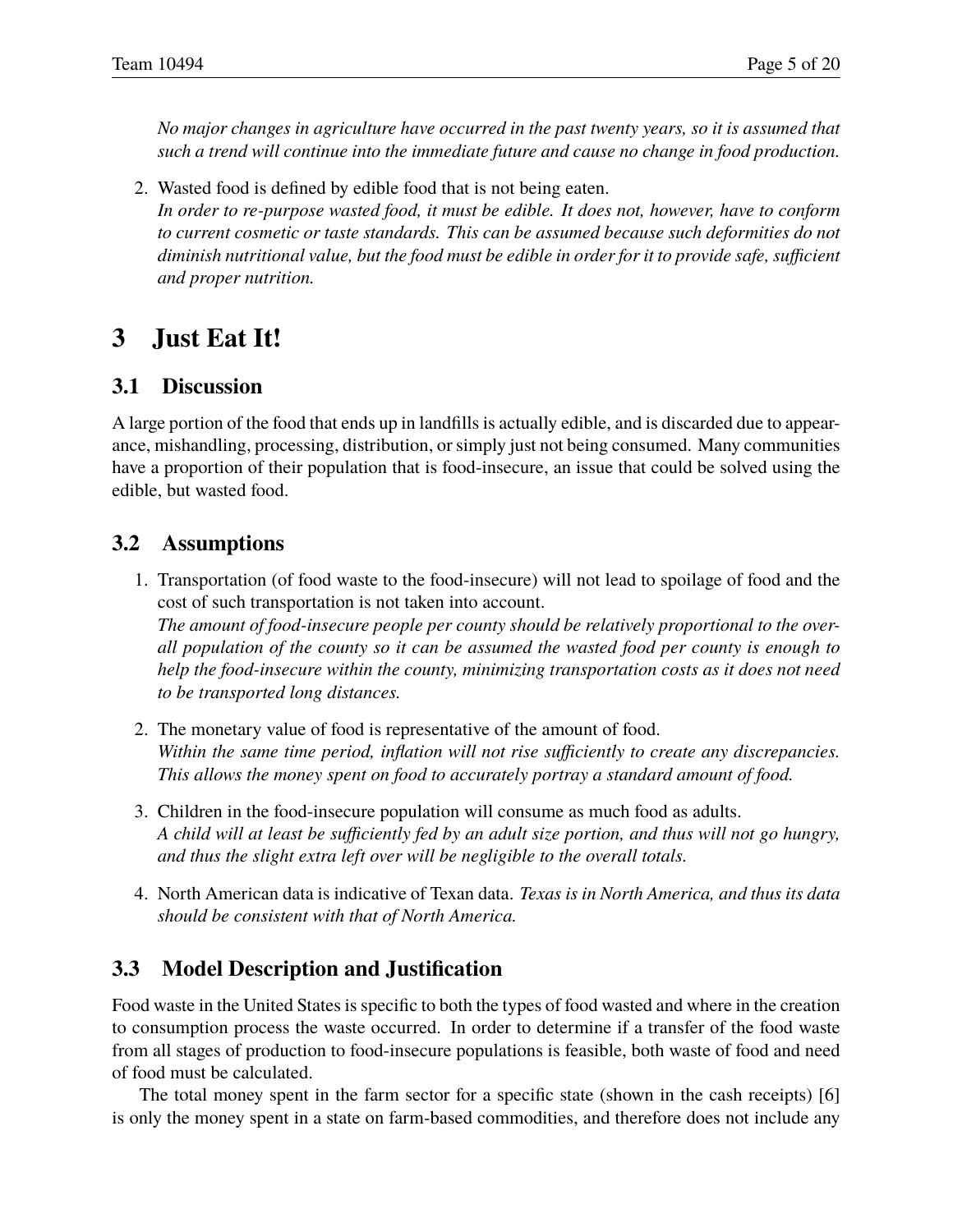potential money spent by a state on wasted food. The loss of product (% waste) is due to agricultural production, post-harvest handling and storage, processing, distribution, and consumption [5]. If a state had no waste in the processes leading up to consumption, money potential,  $mp$ , where

> $mp = \frac{\text{cash receipts}}{1 - \frac{(t+1)(t+1)(t+1)}{t+1}}$ 1 – (total % waste – % waste from consumption)

would represent the theoretical cash receipts for a specific type of food assuming no waste. To calculate the money that farms are wasting via losing products from production, handling, storage, processing, and supermarkets, the production money waste,  $mw_p$ , represented by

 $mw_p$  = money potential – cash receipts

would give waste on the production side for that same specific type of food. However, there is also waste after a consumer has already paid for a product, but does not consume said type of food. To determine this consumer money waste,  $mw_c$ , we multiply the money spent on each food group by the % of waste on the consumption side of each food group. The equation

 $mw_c =$  cash receipts  $\times$  % of waste from consumption

will show the money that is lost as a result of the uneaten or unused food. In the cases where multiple types of food, as specified in the North American food loss data [5] fit into a single category in the diet plan (categories found in Table 1) [3],  $mw_p$  and  $mw_c$  would be repeated with each subcategory for the specific category of food. Ultimately, the total money waste,  $mw_t$ 

$$
mw_t = mw_p + mw_c
$$

would represent the aggregate money wasted by a state in relation to the specific type of food waste.

The total money needed to provide a food-insecure individual three meals a day would cost \$2,606.10 [1] for a year when using a low cost plan. The low cost plan was chosen over the thrifty, moderate, and liberal options in order to provide the most amount of people with food, while maintaining a relatively respectable portion of food for these people. Using the percentages in Table 1,

| Food Category                         | Proportion of Diet |
|---------------------------------------|--------------------|
| Protein                               | $8.6\%$            |
| Fruits, Vegetables, Roots, and Tubers | $51.4\%$           |
| Grain                                 | $4.3\%$            |
| Dairy                                 | $34.3\%$           |
| 7il                                   | $1.4\%$            |

Table 1: Proportions of Food in Daily Diet. The proportions are a result of averaging suggested amounts of each food group for different ages and gender, then dividing by the total suggested amount in one day [3].

where  $mn_i$  is the money needed for a food group per one individual,

$$
mn_i=2,606.1\times\%
$$
 of diet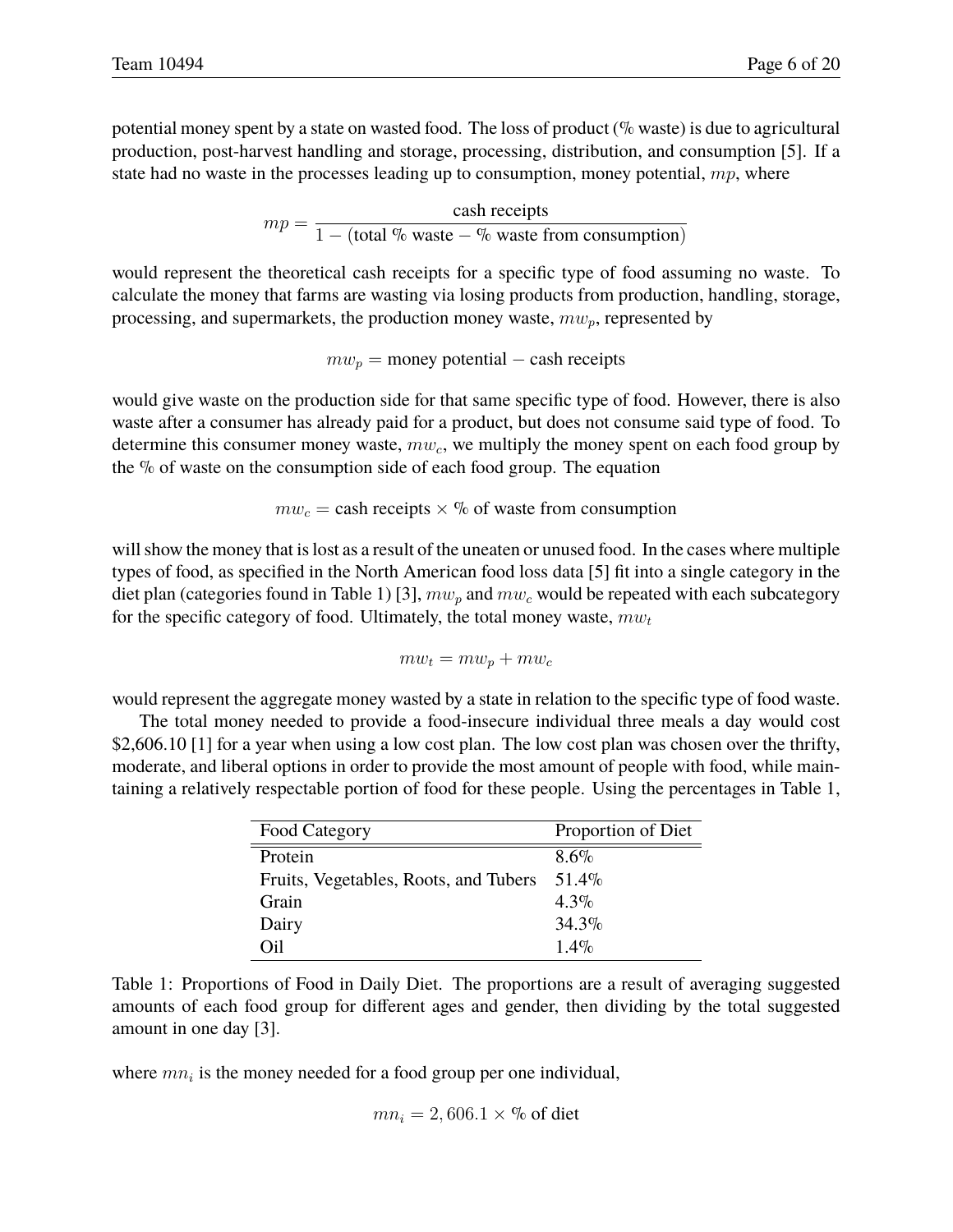would be the cost of food category for the entire year for a single food-insecure individual. Ultimately, where  $mn_t$  is the total money need for a specific population,

 $mn_t = mn_i \times$  population of food-insecure individuals

would represent the aggregate need by a state in relation to the specific category of food waste.

When total money waste and total money needed for a food group are calculated,

$$
F = m w_t - m n_t
$$

where  $F$  is either the surplus or deficit of money, and thus the surplus of deficit of food.

For example, the food category of protein is comprised of both meat and fish. Meat  $(m)$  has a total 24% waste and an 11% waste from consumption.

$$
mp_m = \frac{11,264,767,000}{1 - (.24 - .11)} = 12,948,008,050
$$
 dollars

Fish  $(f)$  has a total 60.5% waste and a 33% waste from consumption.

$$
mp_f = \frac{17,722,000}{1 - (.605 - .33)} = 24,444,138
$$
 dollars

The total production money waste can then be calculated by adding the potential money waste of meat and fish.

 $mw_p = (12, 948, 008, 050-11, 264, 767, 000) + (24, 444, 138-17, 722, 000) = 1,689,963,188$  dollars

The consumer money waste can be calculated with the percent waste from consumption for meat and fish, 11% and 33% respectively.

 $mw_c = (11, 264, 767, 000 \times .11) + (17, 722, 000 \times .33) = 1,244,972,630$  dollars

When added together, the aggregate waste is determined.

$$
mw_t = 1,689,963,188 + 1,244,972,630 = 2,934,935,818
$$
 dollars

Protein composes 8.6% of the recommended diet

 $mn_i = 2,606.1 \times .086 = 224.1246$  dollars.

The total population of food-insecure people in Texas is 4,320,050.

$$
mn_t = 224.1246 \times 4,320,050 = 968,229,478
$$
 dollars

With the total money waste and the total money need for the state of Texas, it can be determined that there is enough protein food waste to sufficiently provide the food-insecure population with protein for a year.

 $F = 2,934,935,818 - 968,229,478 = 1,966,706,340$  dollars.

By repeating these same calculations with produce (fruits, vegetables, roots, and tubers), grain, dairy, and oil, the  $F$  value was determined and showed if there was a deficit, a negative number that is shaded red, or surplus, a positive number that is shaded green. This was done overall, taking into account all food groups. Two of the five food groups had a surplus, meaning all of the hungry were fed with that food group. The remaining three, along with the overall analysis, showed a deficit.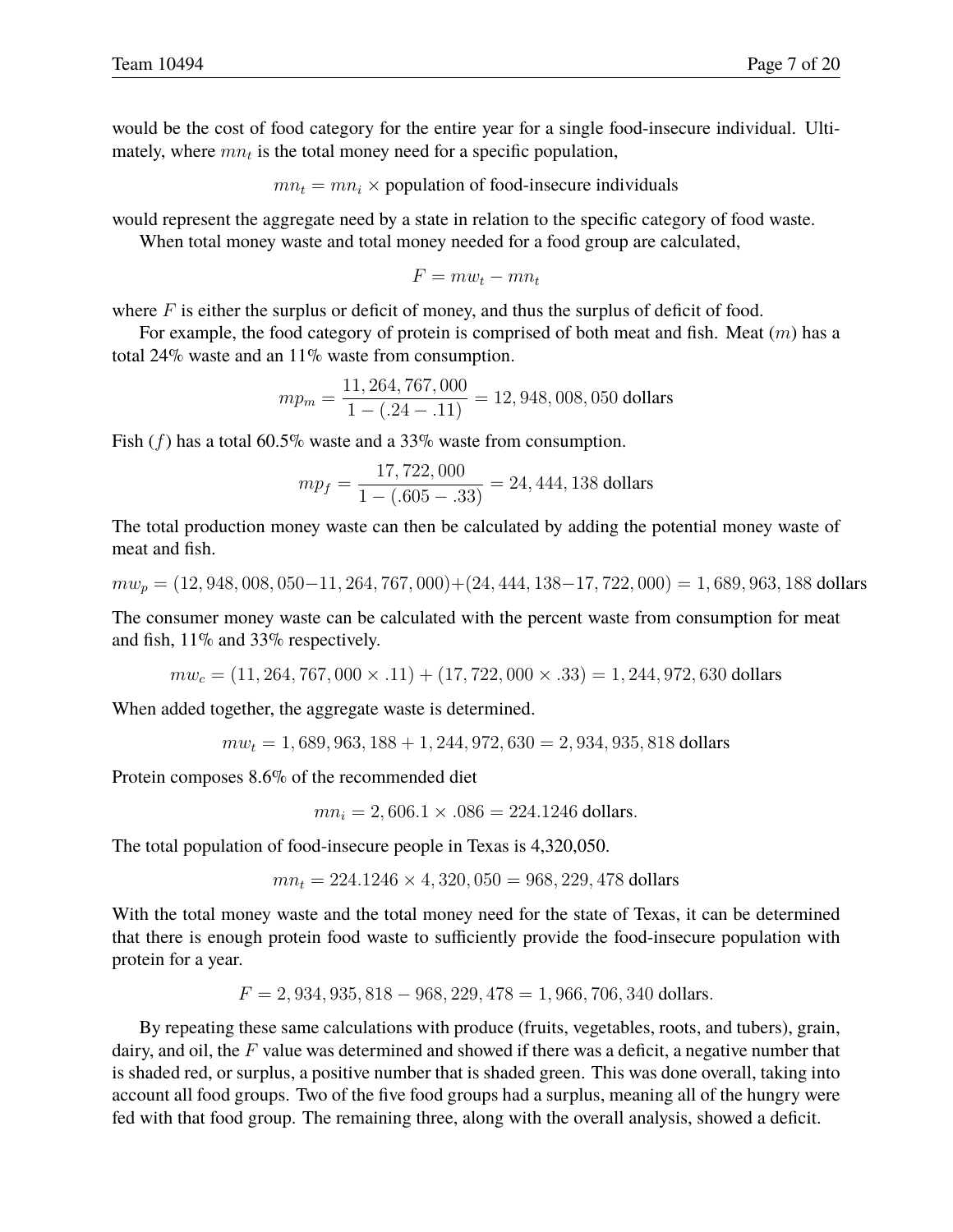|         | $mw_p$ in<br>dollars | $mw_c$ in<br>dollars | $mw_t$ in<br>dollars | $mnr$ in dollars | F in dollars     |
|---------|----------------------|----------------------|----------------------|------------------|------------------|
| Protein | 1,689,963,188        | 1,244,972,630        | 2,934,935,818        | 968,229,478      | 1,966,706,340    |
| Produce | 1,118,138,575        | 485,105,800          | 1,603,244,375        | 5,786,59,905     | $-4,183,615,530$ |
| Grain   | 181,807,868          | 248,415,660          | 430,223,528          | 484,114,739      | $-53,891,211$    |
| Dairy   | 111,711,538          | 277,221,000          | 388,932,538          | 3,861,659,431    | $-3,472,726,893$ |
| Oil     | 144, 122, 707        | 26,262,360           | 170,385,067          | 157,618,752      | 12,766,315       |
| Overall | 2,870,092,159        | 2,258,613,256        | 5,128,705,415        | 11,258,482,310   | $-6,129,776,895$ |

Figure 1: Deficit or surplus of food categories and overall food

#### **3.4 Analysis**

Based on the data inputted into the model created in section 3.3, it can be seen that Texas can supply sufficient protein and oil to its food-insecure population. Unfortunately, there remains a deficit in produce, grain, and dairy, and most importantly, a deficit overall. However, there are two possible ways that Texas can slightly adjust policy in regards to creating a surplus: the population of foodinsecure individuals and the cost of the plan used to provide food to the food-insecure individuals.

In the data regarding population initially plugged into the model, the state of Texas would be providing food to all food-insecure individuals, including those on federal aid programs. If a new population of food-insecure individuals of Texas is defined as solely those who do not receive federal aid, then there is a new  $mn_t$ . This creates a new F, which causes a surplus in all categories except dairy and produce. Most importantly, this does solve the overall deficit problem, as can be seen below in Figure 2.

|         | $F$ in dollars   | $F$ in dollars (federal<br>aid) |
|---------|------------------|---------------------------------|
| Protein | 1,966,706,340    | 2,634,784,680                   |
| Produce | -4,183,615,530   | $-190,682,196$                  |
| Grain   | $-53,891$        | 280,147,959                     |
| Dairy   | $-3,472,726,893$ | $-808, 181, 886$                |
| Oil     | 12,766,315       | 121,523,253.9                   |
| Overall | $-6,129,776,895$ | 1,638,575,899                   |

Figure 2: Changes in deficits or surpluses by excluding recipients of federal aid

In the data regarding cost plan initially plugged into the model, the state of Texas would be opting for the second lowest plan in order to balance the desire to provide adequate food to the hungry and the restraint on the amount of food that is wasted in Texas. If the thrifty cost plan [1] is used instead, there is a new  $mn_t$  and thus a new F. By combining the thrifty cost plan and the new population of solely giving food to those who do not receive federal aid, the dairy remains as the only deficit.

Only dairy continues to have a deficit throughout the model even after the manipulation of the population and food plan variables. This seems to be due to the fact that the amount of dairy that is purchased in Texas is not consistent with the amount that should be consumed in a healthy diet. Dairy only makes up 8.8% [6] of the food purchased in Texas despite the fact that it should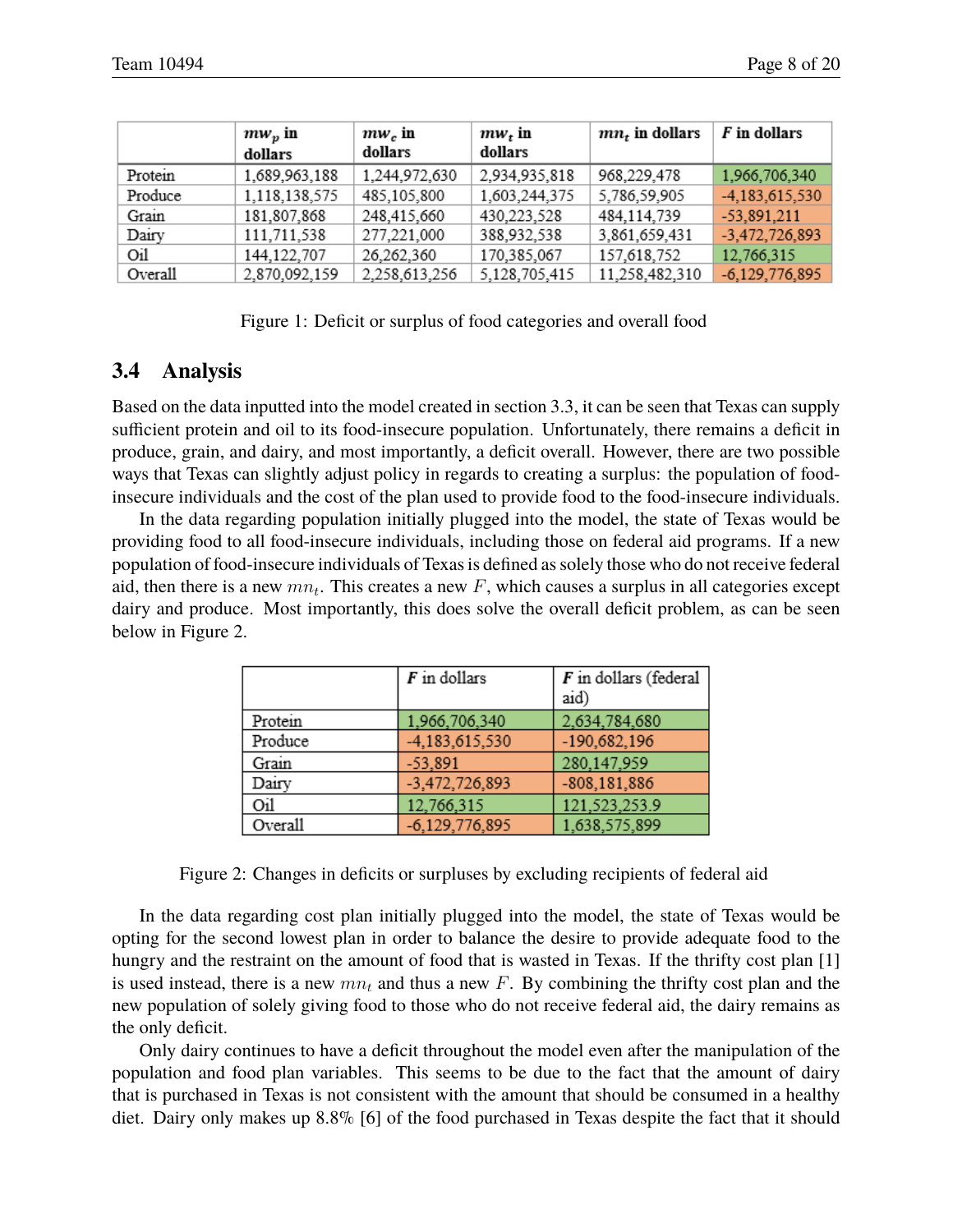|         | $F$ in dollars   | $\boldsymbol{F}$ in dollars (thrifty<br>cost plan) | $\boldsymbol{F}$ in dollars (thrifty<br>cost plan and<br>federal aid) |
|---------|------------------|----------------------------------------------------|-----------------------------------------------------------------------|
| Protein | 1,966,706,340    | 2,192,689,711                                      | 2,704,839,525                                                         |
| Produce | -4,183,615,530   | $-2,832,970,733$                                   | 228,017,692                                                           |
| Grain   | $-53,891$        | 59,100,474.2                                       | 315, 175, 381.3                                                       |
| Dairy   | $-3,472,726,893$ | $-2,571,421,123$                                   | -528,777,096.9                                                        |
| Oil     | 12,766,315       | 49,554,305.3                                       | 132,927,530.9                                                         |
| Overall | $-6,129,776,895$ | $-3,502,063,277$                                   | 2,453,167,120                                                         |

Figure 3: Changes in deficits or surpluses with thrifty cost plan and excluding recipients of federal aid

account for 34.3% [3] of a healthy diet. One important thing to note is that both the protein and oil food groups have a surplus even prior to more conservative aid plans being implemented. Dairy is largely consumed for the protein and fat content and meats and oils can act as substitutes in the protein and fat categories respectively [3]. Luckily, protein and oils are the two categories that already have surpluses under even the most liberal plans proposed and can therefore make up the deficit caused by the continued lack of dairy products available to food-insecure people. Thus, the overall prediction of a surplus of food being able to be re-purposed and distributed to food-insecure people makes sense.

#### **3.5 Strengths, Weaknesses and Sensitivity Analysis**

The strengths of this model are in its ability to combine a wide variety of factors within a comprehensive and simplistic approach. By simply subtracting need from want, either surplus of deficit of a food group may be determined. The model results in logical surpluses or deficits based on known production and consumption of each food category. It is also is easily adjustable by simply imputing slightly different numerical values for variables such as population size and a cost plan.

However, the model does have weaknesses. In the model, the percentage of each food group in a person's diet is based on the recommended diet [3], not what they would prefer nor are used to eating. In America, protein has a much higher percentage of an average individual's diet. Also, it is not taken into account that there are multiple sources of protein aside from just meat and fish. This can also be seen in the oil category. A second weakness of this model lies in that the storage and timely delivery of foods that can spoil may be inconceivable in some instances.

A sensitivity analysis of the grain, produce, and the overall computations was performed by changing a parameter of the model. This was accomplished by removing the production waste in order to determine if the model would yield similar results. The reason that waste from production was taken out of the amount saved is that oftentimes the waste caused by production is due to farmers determining it is not profitable to harvest [8], a factor that cannot easily be changed as it is unlikely that a farmer would agree to lose profit. Therefore, it is reasonable to assume that the waste might have to be taken out of the equation. Once the model was run again with production waste removed, the money potential  $mp$  decreased causing a subsequent decrease in total waste  $mw_t$  and surplus  $F$ .

It can be seen from Table 2 that the categorical and overall waste do not change from a deficit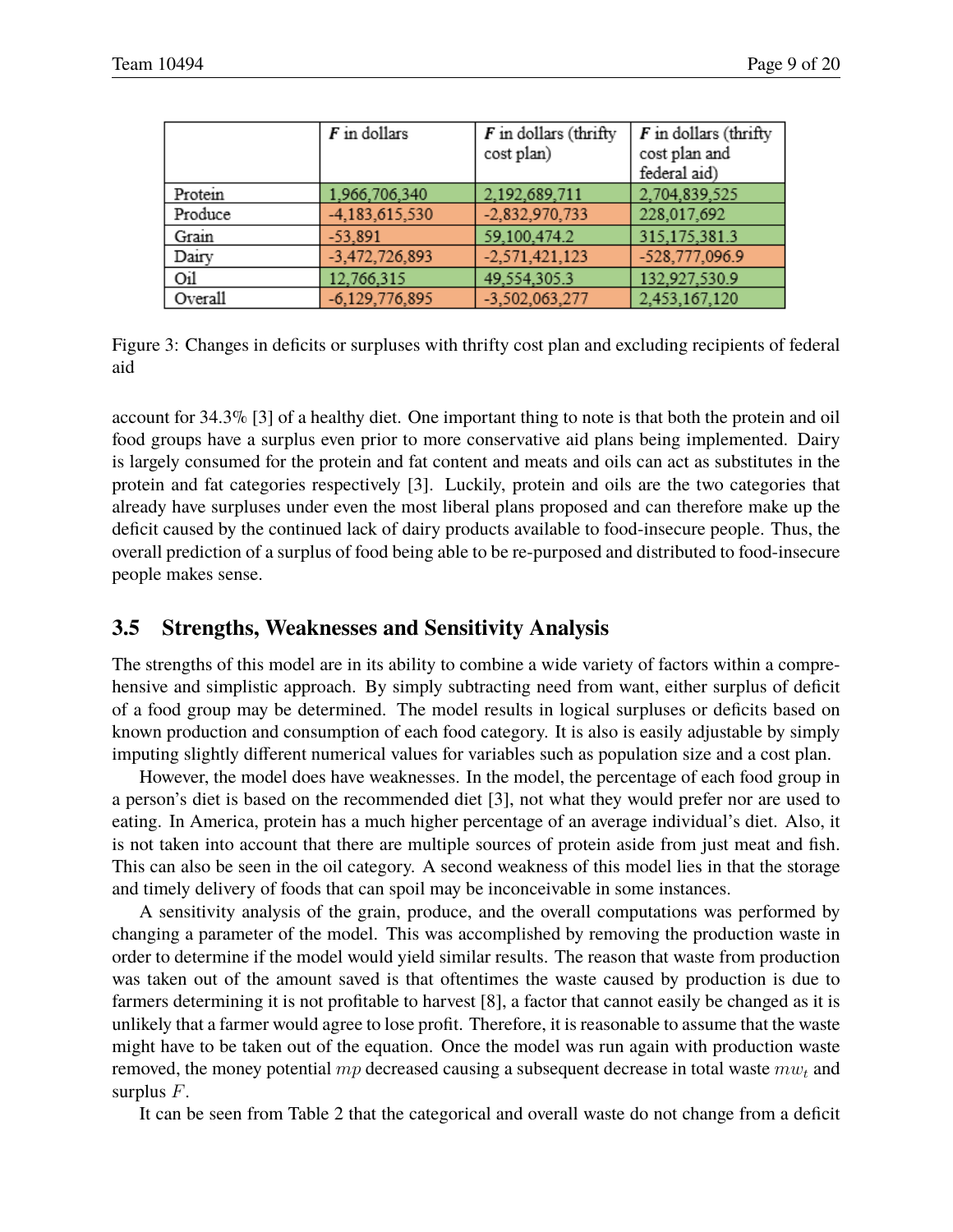| Food Category | $F$ (without production waste) | $F$ (without production waste and with federal aid) |
|---------------|--------------------------------|-----------------------------------------------------|
| Grain         | $-$ \$79,665,851               | \$254,373,319                                       |
| Produce       | $-$ \$4,890,398,223            | -\$897,464,889                                      |
| Overall       | $-$ \$7,201,779,911            | \$566,572,883                                       |

Table 2: The surplus of certain food categories after production waste was factored out of the model as well as when aid was only given to those not receiving federal help.

to a surplus or vice versa but simply have an increase in preexisting deficits and a decrease in preexisting surpluses. This was expected because removing production waste from the model will remove some waste that could be re-purposed and lower the amount that can be used to fulfill the needs of the food-insecure.

### **4 Food foolish?**

#### **4.1 Discussion**

Personal choices for food consumption are influenced by household income. Household income influences how much food in each food category can be purchased as well as how often a household can afford to eat out. The proportion of food wasted is unique to each category, so the amount of food wasted can be calculated by relating the proportion wasted to the money spent on each category. The model aimed to provide the total value of food wasted per occupant per year for a select income bracket, which takes into account food wasted from eating at home as well as in restaurants. This allows us to get a better estimate for households of varying sizes within the same income bracket.

#### **4.2 Assumptions**

- 1. The proportion of food wasted for each food category is equal across all income brackets. *The proportion of food wasted for each food category depends on characteristics of the food itself and has nothing to do with the income of the household consuming it.*
- 2. A household occupant contributes the same amount to the household consumption and waste regardless of age or gender. *The data obtained from the U.S. Bureau of Labor Statistics are household averages for each*
- *income bracket, data for individual characteristics were not given.* 3. All food not consumed in a restaurant is waste.
- *This allows the food waste generated away from home to remain separate from the food waste generated at home.*

#### **4.3 Model Description and Justification**

The traits and habits of households at different levels of income are measured by their consumption of different types of food. Different food groups are wasted in different proportions, indicating that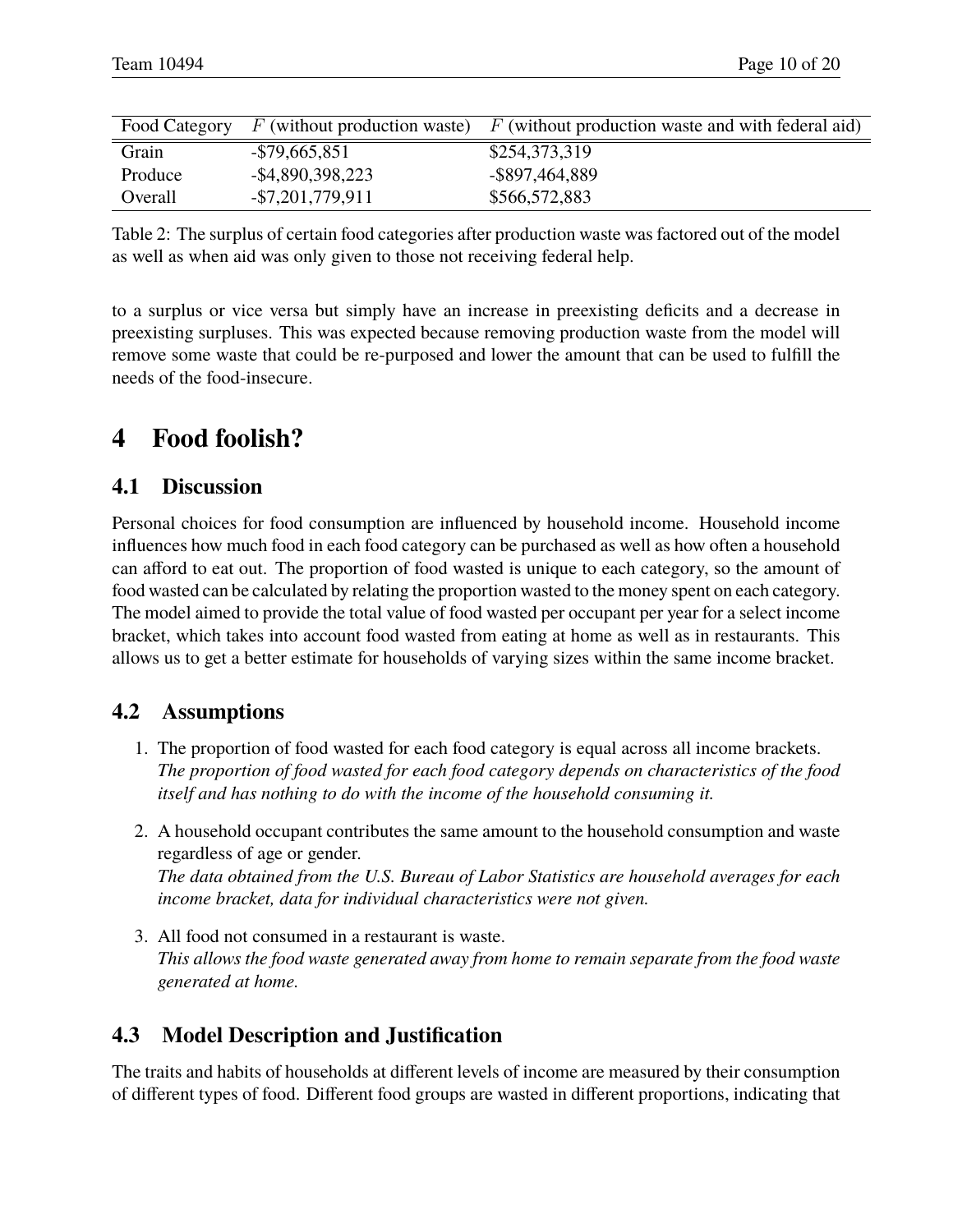different households will waste differing amounts of food according to their typical expenditures within each food category.

The total share of food wasted for a given household is given by

$$
W_h = \sum_{i=1}^{N} p_i E_i,
$$

where  $W_h$  is the total monetary value of food wasted for the given household of income category  $h$ ,  $p_i$  is the proportion of food category i wasted through the consumption stage and  $E_i$  is the amount spent by household type  $h$  on food category  $i$ .

| Food Category         | <b>Proportion Wasted</b> |
|-----------------------|--------------------------|
| Cereals               | 27%                      |
| Roots and tubers      | 30%                      |
| Oilseeds and pulses   | $4\%$                    |
| Fruits and vegetables | 28%                      |
| Meat                  | $11\%$                   |
| Fish and seafood      | 33%                      |
| Milk                  | 15%                      |

Table 3: Estimated proportion of food wasted by food classification. Proportions include only waste at the consumption level.

The U.S. Bureau of Labor Statistics (BLS) provides datasets containing information on the mean expenditures on food by household income, for which selected data is shown in Table 4 below.

| Food Category               | <b>Selected Income Category</b> |        |        |         |
|-----------------------------|---------------------------------|--------|--------|---------|
|                             | 15,000                          | 40,000 | 50,000 | 100,000 |
|                             | to                              | to     | to     | to      |
|                             | 29,999                          | 49,999 | 69,999 | 149,999 |
| Cereals and bakery products | 374                             | 521    | 524    | 700     |
| Meats, poultry and eggs     | 584                             | 678    | 716    | 1,002   |
| Fish                        | 83                              | 95     | 124    | 188     |
| Dairy products              | 298                             | 384    | 393    | 565     |
| Fruits and vegetables       | 549                             | 704    | 738    | 1,120   |

Table 4: Expenditures on each food classification by household unit income. All values are given in US dollars [4].

Unfortunately, expenditures on food types such as "Oilseeds and pulses" (see Table 3) aren't readily available. The value of wasted food at home can be found by multiplying the proportion of food wasted (values found in Table 3) by the money spent on each food category from Table 4. The total value of wasted food for each income bracket at home can be found by summing the values in each food category.

The USDA and NRDC estimate that restaurant diners leave about 17% of their meals uneaten [8]. By multiplying the money spent on food away from home by 17% we can calculate the value of food wasted away from home.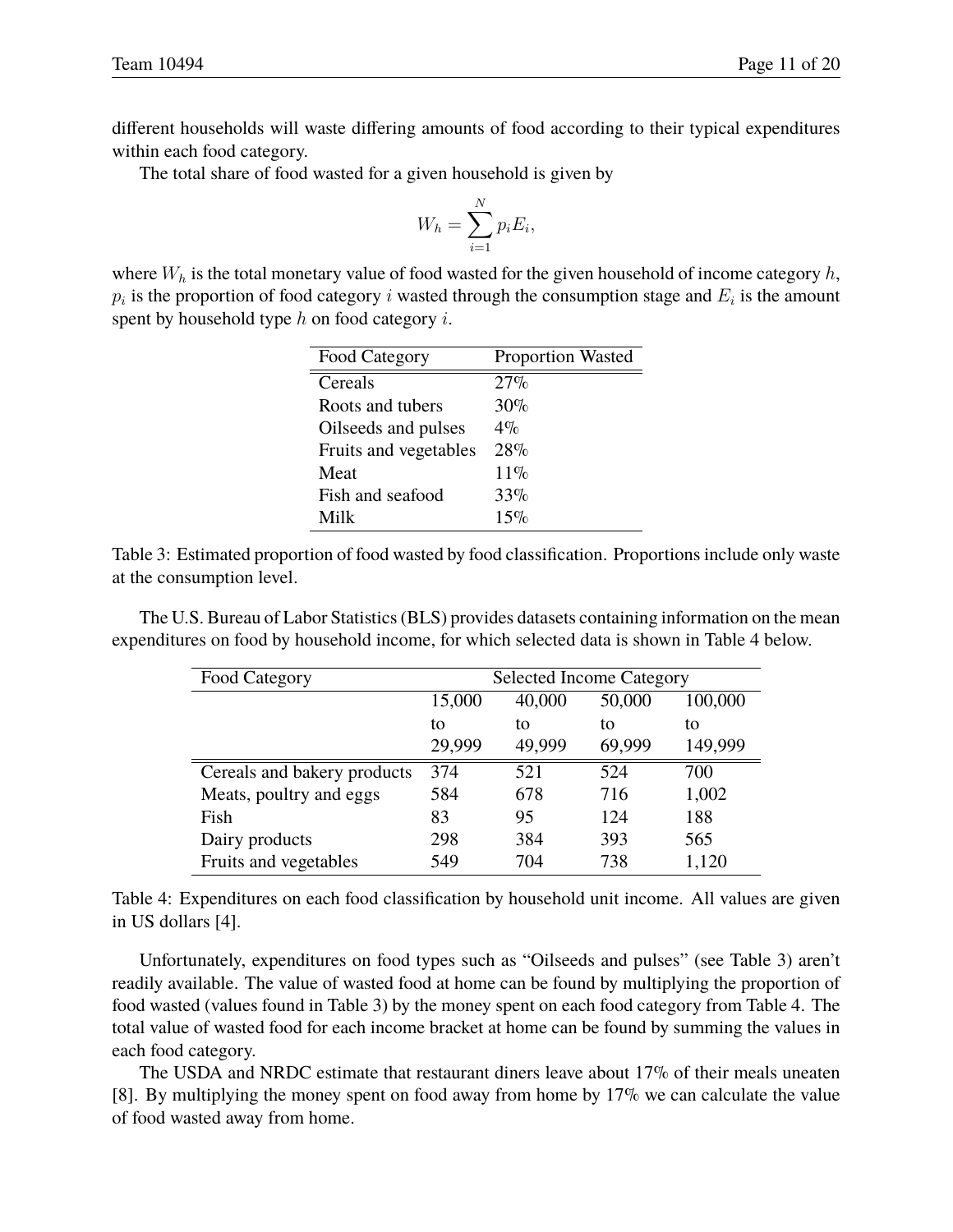| Food Category               | <b>Selected Income Category</b> |        |        |         |
|-----------------------------|---------------------------------|--------|--------|---------|
|                             | 15,000                          | 40,000 | 50,000 | 100,000 |
|                             | to                              | tο     | to     | to      |
|                             | 29,999                          | 49,999 | 69,999 | 149,999 |
| Cereals and bakery products | 100.98                          | 140.67 | 141.48 | 189     |
| Meats, poultry and eggs     | 64.24                           | 74.58  | 78,76  | 110.22  |
| Fish                        | 27.39                           | 31.35  | 40.92  | 62.04   |
| Dairy products              | 44.70                           | 57.60  | 58.95  | 84.75   |
| Fruits and vegetables       | 153.72                          | 197.12 | 206.64 | 303.60  |
| Total value of wasted food  | 391.03                          | 501.32 | 526.75 | 749.61  |

Table 5: Value of food wasted at home by household unit income. All values are given in US dollars. [4]

| Income Category    | Money Spent on Food Away | Value of Food Wasted Away |
|--------------------|--------------------------|---------------------------|
|                    | From Home                | From Home                 |
| 15,000 to 29,999   | 1,533                    | 260.61                    |
| 40,000 to 49,999   | 2,157                    | 366.69                    |
| 50,000 to 69,999   | 2,847                    | 483.99                    |
| 100,000 to 149,999 | 4.797                    | 815.49                    |

Table 6: The estimated value (in US Dollars) of food wasted away from home at restaurants per household per year. [4]

Combining the values from Table 5 and Table 6 the total value of food wasted from eating at home and away from home can be found in Table 7. These values were then divided by the mean number of occupants of a household with specified income bracket found by the BLS.

| Income Category      | Mean Number of Occu- | Value<br>Total<br>of | Value<br>Total<br>-of |
|----------------------|----------------------|----------------------|-----------------------|
|                      | pants                | Food Wasted          | Food Wasted per       |
|                      |                      |                      | Occupant              |
| Less than $15,000$   | 1.6                  | 547.49               | 342.18                |
| 15,000 to 29,999     | 1.9                  | 651.64               | 342.97                |
| 30,000 to 39,999     | 2.3                  | 779.79               | 339.04                |
| 40,000 to 49,999     | 2.5                  | 868.01               | 347.20                |
| 50,000 to 69,999     | 2.6                  | 1,010.74             | 388.75                |
| 70,000 to 99,999     | 2.9                  | 1,259.48             | 434.30                |
| 100,000 to 149,999   | 3.1                  | 1,565.10             | 504.87                |
| 150,000 to 200,000   | 3.1                  | 2,091.13             | 674.56                |
| $200,000$ or greater | 3.2                  | 2509.64              | 784.26                |

Table 7: Estimated total monetary value of food wasted in US dollars by household income [4]. Additional income brackets were added using the same methodology, the income brackets not relevant to the problem were excluded from previous tables for brevity.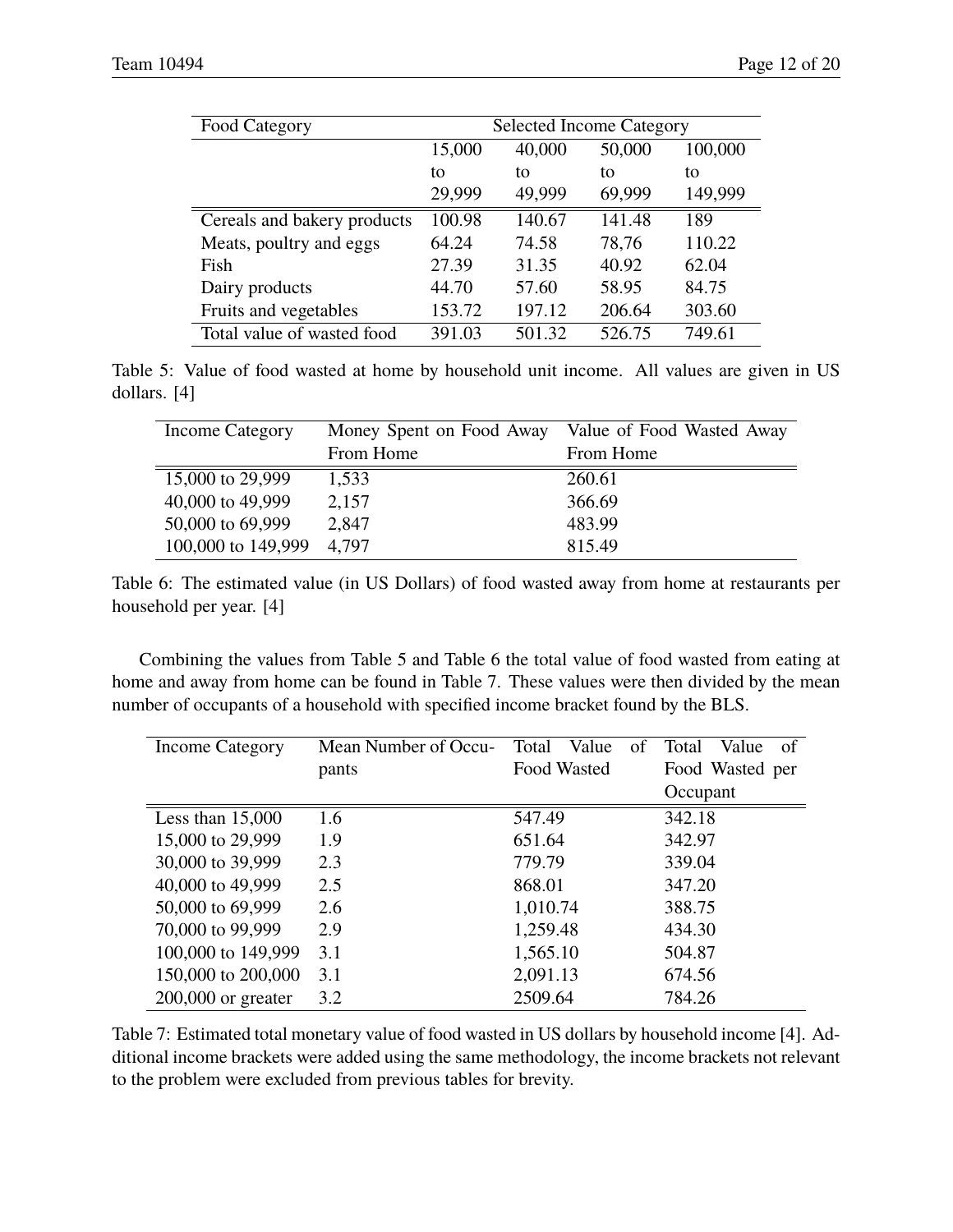#### **4.4 Analysis**

Using the value of food wasted per occupant from Table 7 and multiplying by the number of occupants in each unique household category, assuming each occupant contributes equally to the waste regardless of age, we find the total value of food waste for each household.

- Single parent with one child, annual income of \$20,500: \$685.94
- Family of four, annual income of \$135,000: \$2019.48
- Elderly couple, annual income of \$55,000: \$777.50
- Single 23-year-old, annual income of \$45,000: \$347.20

The model uses income to describe the characteristics and traits of a household. The data provided by the US Department of Labor Statistics [4] is consistent with this assumption. Higher income households tend to eat out more. The following values were calculated by dividing the expenditures on each category by the total food expenditures.This data proves the link between income and how much a household eats out.

| Income Category      | Proportion Spent on Food at | Proportion Spent on Food |
|----------------------|-----------------------------|--------------------------|
|                      | Home                        | Away From Home           |
| Less than $15,000$   | 65.02%                      | 34.08%                   |
| 15,000 to 29,999     | 65.45%                      | 34.55%                   |
| 30,000 to 39,999     | 58.69%                      | $41.31\%$                |
| 40,000 to 49,999     | $60.65\%$                   | 39.35%                   |
| 50,000 to 69,999     | 57.77%                      | $42.23\%$                |
| 70,000 to 99,999     | 56.57%                      | 44.43%                   |
| 100,000 to 149,999   | 53.66%                      | 46.34%                   |
| 150,000 to 199,999   | 49.58%                      | 50.42%                   |
| $200,000$ or greater | 44.44%                      | 55.56%                   |

Table 8: The proportion of food expenditures spent on food consumed at or away from home per household per year based on income.[4]

As seen in Figure 4, the bar graph on the following page, there is minimal differences in per occupant food waste in income brackets less than \$100, 000. However, this value increases at a much faster rate once the household income exceeds \$100,000. This can be accounted for with the proportion of food eaten away from home. Larger increases in proportion spent on eating out corresponded to a larger amount of waste. Theoretically, everyone should eat the same amount of food. If waste was determined by a income dependent proportion, food waste across income should also be constant. However, we know that low income households may not be able to afford even the necessities and therefore cannot afford to waste food, while high income households can afford to let food go to waste, over purchase, or eat out.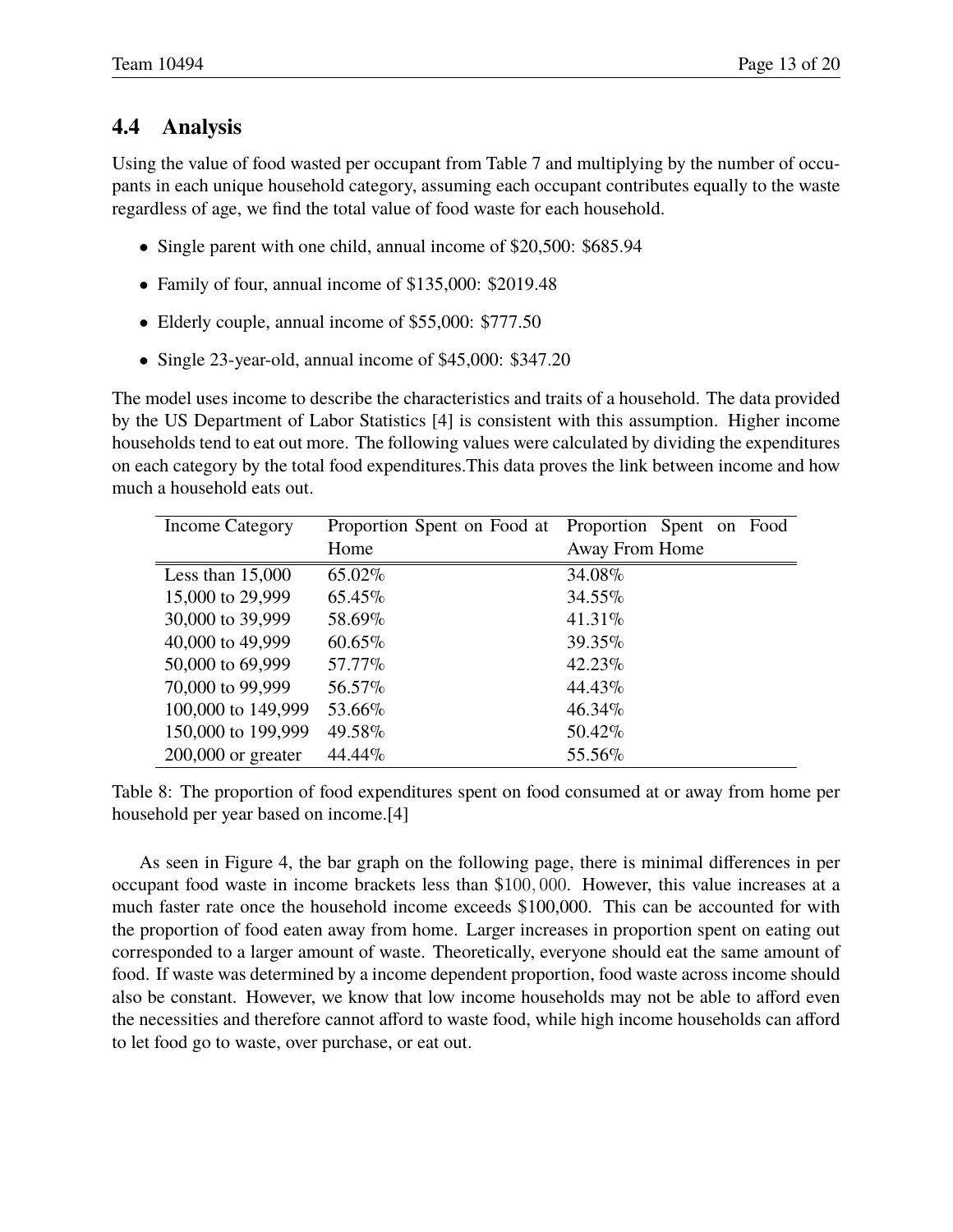

Figure 4: Total food waste per occupant per year based on household income

#### **4.5 Strengths, Weaknesses and Sensitivity Analysis**

The greatest strength of this model is that it allows for unique results on a case-by-case basis. It is able to create a more accurate representation of the amount of waste a household produces. This is done by evaluating the waste produced by each occupant in a household rather than by using a mean value. This creates a system in which an increase in the number of residents would have a resultant increase in the amount of waste that is generated.

Having said that, the model does have some weaknesses. The model relies solely on household income and the number of values only averages residents in a house to determine waste produced. This means that the amount of waste that a toddler produces is considered to be the same amount as that of an adult. This is due to the data failing to contain specific values for each age group, only averages per income bracket [4]. Additionally, restaurant eating is strictly dependent on income in this model, whereas in reality it is also contingent on time restraints and ability to cook for oneself. Another weakness is that this model did not take into account dietary restrictions and preferences of fresh versus frozen. With the ongoing organic movement, many people with higher incomes are opting to purchase fresh fruits and vegetables which spoil much faster than buying frozen produce.

To test the sensitivity of this model, we considered three other sample household compositions:

- Low income family of four, annual income of \$29,500: \$1,371.88
- Middle class couple with no children, annual income of \$120,000: \$1,009.74
- Very wealthy family of five, annual income greater than \$200,000: \$3,921.30

The results received were reasonable. It is sensible that a family with kids would produce a larger amount of waste than a couple without children. It is also rational that a family with a higher income would produce more waste than one that can not afford to buy and waste as much. The model functioned not only under the four requested scenarios, but also under an additional three cases verifying that the model is reliable.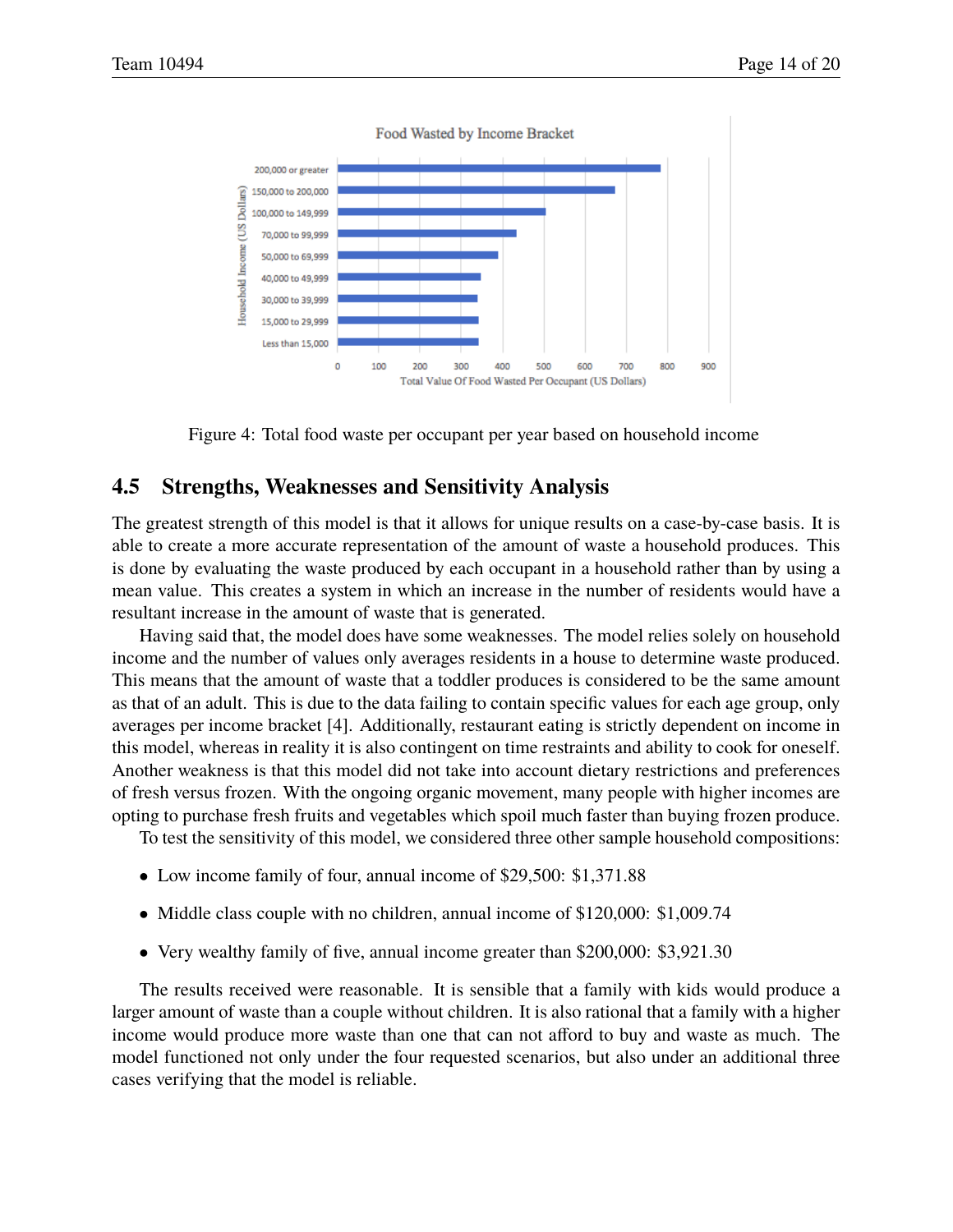# **5 Hunger Game Plan?**

#### **5.1 Discussion**

The most effective way to re-purpose potentially wasted food is to donate it before it becomes inedible. Hungry people in the community directly benefit by being provided with potentially wasted food. To help facilitate the donation of unused food products, the local community should seek to increase the number of drop off locations to a number that minimizes cost and maximizes benefit. This was found by performing a Monte Carlo simulation to determine the theoretical number of donation centers needed based on household characteristics such as income level and distance to the nearest food waste donation center. The Python code for the simulations may be found in Appendix A.

#### **5.2 Assumptions**

- 1. The benefits earned from donating food is equal to the cost of the food and all food donated will used by the food bank. *We will assume that all donated food met donation standards and the value of the food has not decreased since its purchase.*
- 2. The population of our county is distributed according to a uniform random distribution. *Assuming uniform random distribution allows us to give equal responsibility to each drop off location, which allows us to build uniform drop off locations.*
- 3. Food banks can be built anywhere in the county for the same price, regardless of zoning. *Assuming that food banks can be built anywhere within the county allows us to distribute the population in such a way that it does not cause donation overflows in some food banks while there are shortages in others.*
- 4. The speed limit is thirty miles per hour. *Our state's law states that the standard speed limit on municipal roads is thirty miles per hour [14].*

#### **5.3 Model Description and Justification**

To obtain a numerical approximation for the minimum number of donation centers that must be included in the authors' home county, we perform Monte Carlo simulations to determine the number of theoretical donation centers necessary to yield the maximum value of food donations. In order to properly simulate the entire county, we generate 175,576 households, which corresponds to the current number of households in the authors' home county [7]. Each household is uniformly allocated a coordinate pair  $(x, y)$  according to a uniform random distribution with bounds given by both pairs of boundaries for x and y, respectively. Each household is also given a level of income. The income of each simulated household is assigned by drawing a random integer corresponding to the income brackets seen in Table 9 and drawing a uniform random real number I with lower and upper bounds given by the applicable income bracket.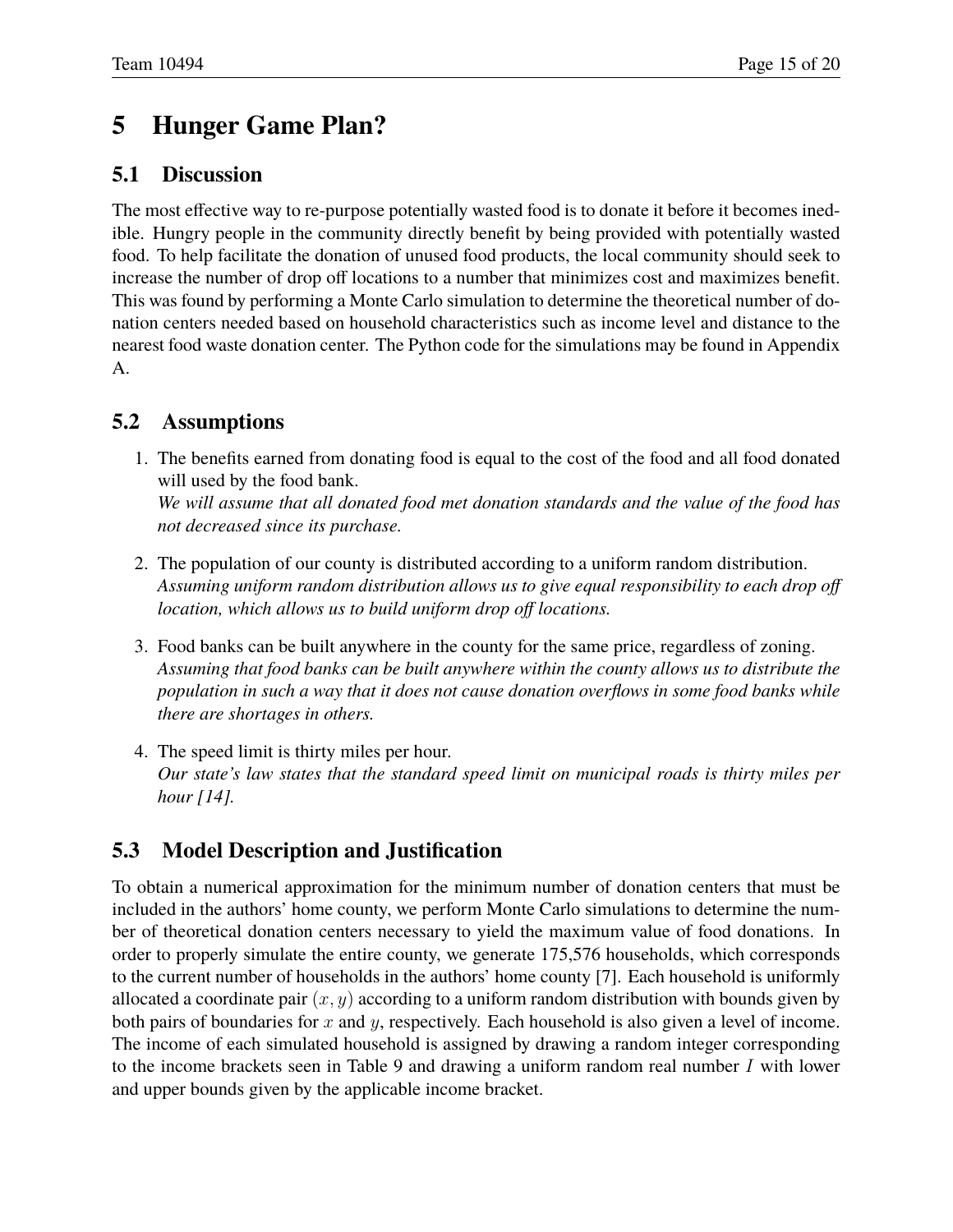| Salary Lower         | Salary Upper         | Probability |
|----------------------|----------------------|-------------|
| <b>Bound</b> (\$000) | <b>Bound</b> (\$000) |             |
| 0                    | 15                   | 10.1%       |
| 15                   | 25                   | $11\%$      |
| 25                   | 35                   | $11.3\%$    |
| 35                   | 50                   | $15.1\%$    |
| 50                   | 75                   | $19.2\%$    |
| 75                   | 100                  | 11.9%       |
| 100                  | 150                  | 11.6%       |
| 150                  | 200                  | $4.4\%$     |
| 200                  | 1,000                | $5.4\%$     |

Table 9: Salary bounds in our county given in thousands of U.S. dollars. Percentages are based on population of our county being 414,899 [7].

Approximating the fand as of the authors home county as a square of side lengths  $s = \sqrt{556} = 23.5797$  mi, we distribute N food donation centers uniformly with  $\sqrt{N}$  rows and  $\sqrt{N}$ Approximating the landmass of the authors' home county as a square of side lengths  $s =$ columns.

Each household is assigned a distance to its nearest donation center on the simulated map, which is given by the "taxicab" distance formula:

$$
d = |x_d - x_h| + |y_d - y_h|,
$$

where  $(x_d, y_d)$  is the coordinate pair corresponding to the *nearest* food donation center and  $(x_h, y_h)$ is the coordinate pair corresponding to the household under consideration.

Each household makes a decision regarding whether to expend the time and energy necessary to donate food to the nearest center by measuring the inequality

$$
U(u, d) = B(u) - G(d) - C(d) > 0,
$$

where  $U(u, d)$  is the arbitrary "utility" function of the value of food the household has to donate u and distance to their nearest donation center d. We construct a benefit function  $B(u)$  of the potential food donation value (in US Dollars)  $u_0$  as

$$
B(u_0) = 0.001u_0.
$$

The potential value of food a household has to donate  $u_0$  depends on the household's level of income I, and is computed by finding the total value of food wasted from Table 7 corresponding to the income level  $I$ . The benefit function uses an arbitrary coefficient  $0.001$  on  $u_0$  to provide an *economic* quantification of the moral gratification derived from donating some quantity of food. The amount one would expend on gasoline to travel by motor vehicle to the nearest donation center is given by the function  $G(d)$  of distance d:

$$
G(d) = \frac{2p_{Gasoline}d}{g_{econ}},
$$

where  $p_{Gasoline}$  is the theoretical price of gasoline at the time of the simulations' executions, d is the distance to the nearest donation center,  $g_{econ}$  is the fuel economy of the average household car in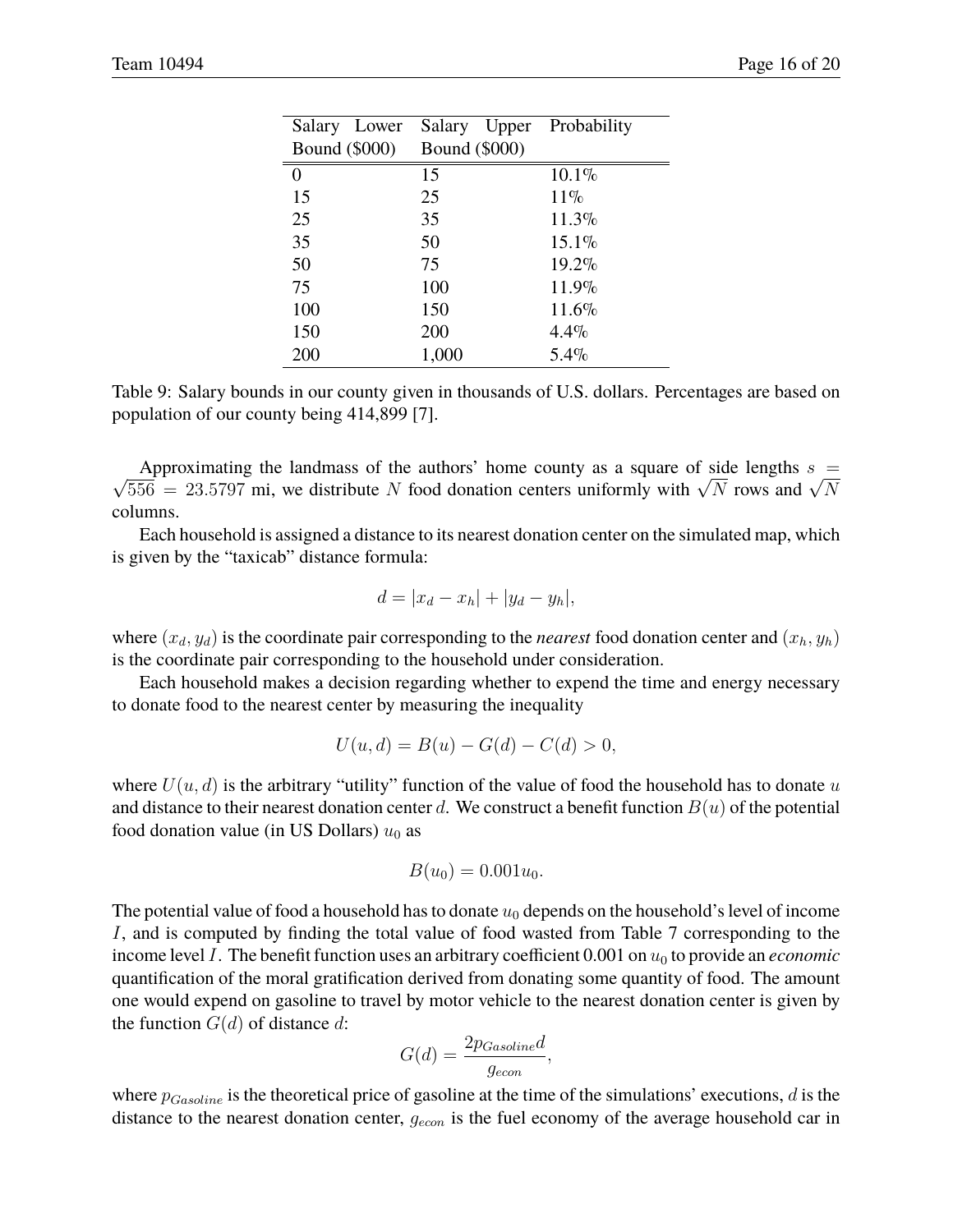miles per gallon. We estimate the opportunity cost of forgone wages by computing the theoretical hourly wage of the household

$$
w = \frac{I}{24 \times 365},
$$

where  $I$  is the household's income per annum. The forgone wages for the duration of the drive to the food donation center and to return from the food donation center are given by

$$
C(d) = \frac{2wd}{v},
$$

where  $v$  is the assumed average velocity of the vehicle on its journey to and from the food donation center. Thus, the utility function function is given by

$$
U(u, d) = 0.001u_0 - \frac{2p_{Gasoline}d}{g_{econ}} - \frac{2wd}{v}.
$$

In order for the "household" to decide to donate their food waste, the following inequality involving the utility function must hold:

$$
U(u, d) > 0,
$$

stipulating that a household will determine whether the benefit derived from donating their food waste, which includes the moral gratification experienced when donating food waste to food-insecure households, exceeds the cost of doing so.

The optimal number of food donation centers to build is directly associated with the economic value of food donated which is a function of aggregate food donations. The number of households choosing to donate their food waste will invariably depend on the minimum distance to access a food donation center, which will decrease for each household as the number of donation centers is increased. To ensure relatively simple implementation of the model, we assume that the theoretical county is subdivided into  $N$  regions, in the center of which is a food donation center. From this, we obtain the coordinates for each food donation center by calculating the midpoint of the interval in each dimension  $x$  and  $y$ . The economic "profit" from all food donation centers is given by

$$
P = \left(\sum_{k=1}^{N} D_k\right) - cN,
$$

where  $D_k$  is the value of food donations at center k and c is the cost associated with building a single food donation center.

The Monte Carlo simulations are repeated 10 times.

#### **5.4 Analysis**

We assumed that the cost of building a single food waste donation center is  $c = $100,000$ , which roughly includes the cost of a new refrigerated semi-truck trailer [15], but does not assume the need for salaried staff. Testing the hypothesized values of  $N = 1, 4, 9, 16$ , the economic "profit" is given for the following values in Table 10 below. Given that the set of possible of centers is given by  $N \in \{1, 4, 9, 16\}$ , the aggregate economic profit is maximized by building 4 food waste donation centers.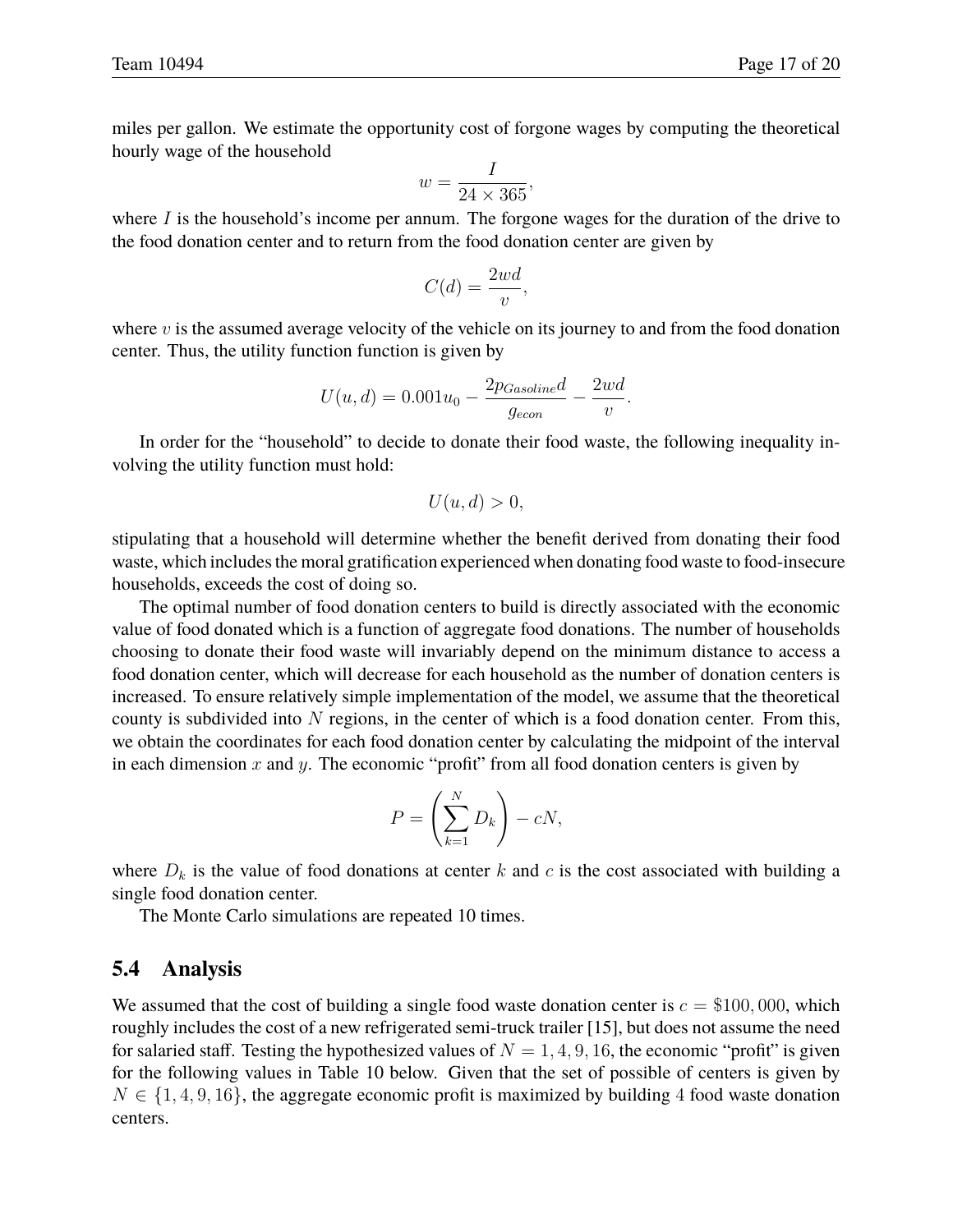| 23.5797 miles by 23.5797 |  |
|--------------------------|--|

Figure 5: A depiction of the placement of food donation centers within the simulated county.

| Number of Centers Economic Profit |               |
|-----------------------------------|---------------|
|                                   | 554,011.28    |
| 4                                 | 1,019,177.70  |
| 9                                 | 581,932.40    |
| 16                                | $-138,547.21$ |

Table 10: Economic profit derived from 10 independent Monte Carlo simulations of our county. Economic profits are given in US Dollars.

#### **5.5 Strengths, Weaknesses and Sensitivity Analysis**

The strength of this model lies in its ability to respond to small changes in parameters, such as the value of fuel economy for the average household motor vehicle. (For example, a 5 mile per gallon change in fuel economy produces a difference of approximately \$200,000 in economic profit, but this value is insufficient to cause significant changes in the value which maximizes the economic profit) Since the number of donation centers is limited in interval, the number of donation centers which maximizes economic profits does not change for small differences in the global parameters.

The greatest weaknesses of the model lie in that the area of the county was assumed to be perfectly square and that residents are randomly distributed. We limit the possible numbers of donation centers to integers with integer square roots, which severely constrains the interval over which numerical maximization is performed. In other words, the set is limited by the fact that we assume that the subdivided areas of the county are perfect square tracts of land. Although our simulation has the capacity to handle different donation center configurations within the county, we limit our analysis for the sake of brevity and completeness of the theoretical model in Subsection 5.4.

The model assumes that residents of the authors' home county are randomly distributed according to a uniform random distribution with bounds corresponding to the boundaries of the simulated map. While this approximation seems to be the least objectionable means of simulating population distributions without detailed insight into the population densities within our county, it is nonethe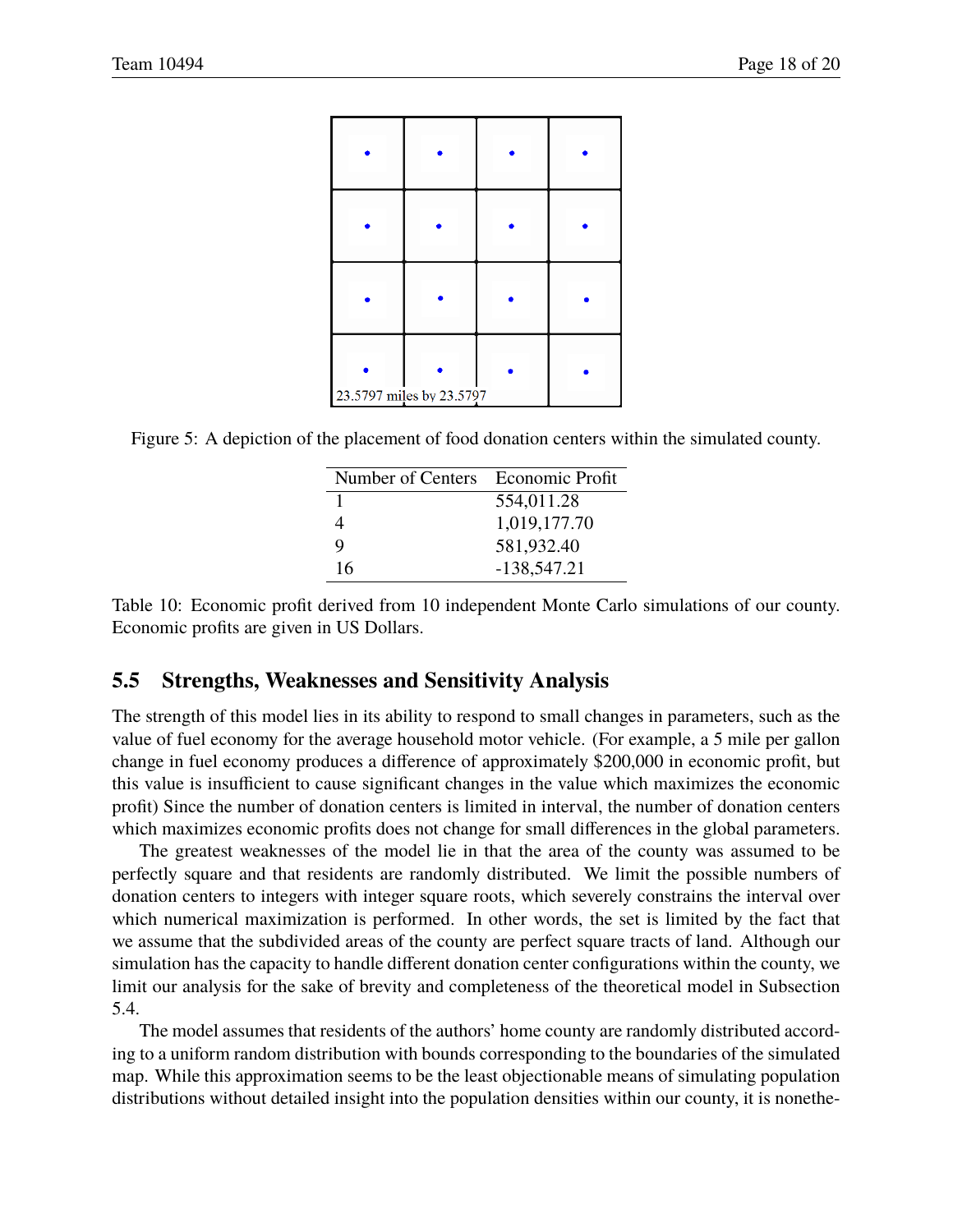less a limiting assumption of the model.

### **6 Conclusions**

#### **6.1 Recommendations**

Given the results of our models, we recommend implementing two methods to promote the donations of food wastes to those who are food-insecure. Our first suggestion is to analyze what number food donation centers would benefit your community the most. By making the distance to a food bank shorter for the average household, less time, and therefore less money, is spent during the donation process. This makes donating much easier for the contributor, encouraging more people to donate their excess food. If the the amount of time it takes to get to the donation site is optimized in terms of the benefits of donating, the community will benefit the most. Our second recommendation is to employ more tax incentive programs for businesses and individuals that donate their food wastes. By providing monetary motivation, people that were not already donating their wastes frequently through the food donation centers would be encouraged to do so. Between the new centers and the tax break system, most people will be willing and able to donate any wastes they have to the food-insecure. This will simultaneously reduce our food wastes and keep the members of our communities from going hungry.

#### **6.2 Further Investigations**

Our models focused mostly on how to re-purpose food that was already determined to be wasted. Given more time, it would have been useful to assess the benefits of preventing food from becoming wasted to begin with. We could have proposed changes to the production, handling, storage, and distribution of food that would minimize the amount of food waste generated. Topics of further research could include the effects of more pronounced expiration dates, taxes or fees for excess waste, or minimizing food that gets wasted due to appearance by decreasing the cosmetic standards. In our second model, we made the assumption that a person contributes equal amounts to the waste produced by a household regardless of age and ignored unique dietary needs of individuals. This is unrealistic; a toddler has different nutritional needs and consumes a much smaller portion of food than an adult. A much more accurate picture of a household's traits and habits could be found by analyzing the more unique aspects of a household.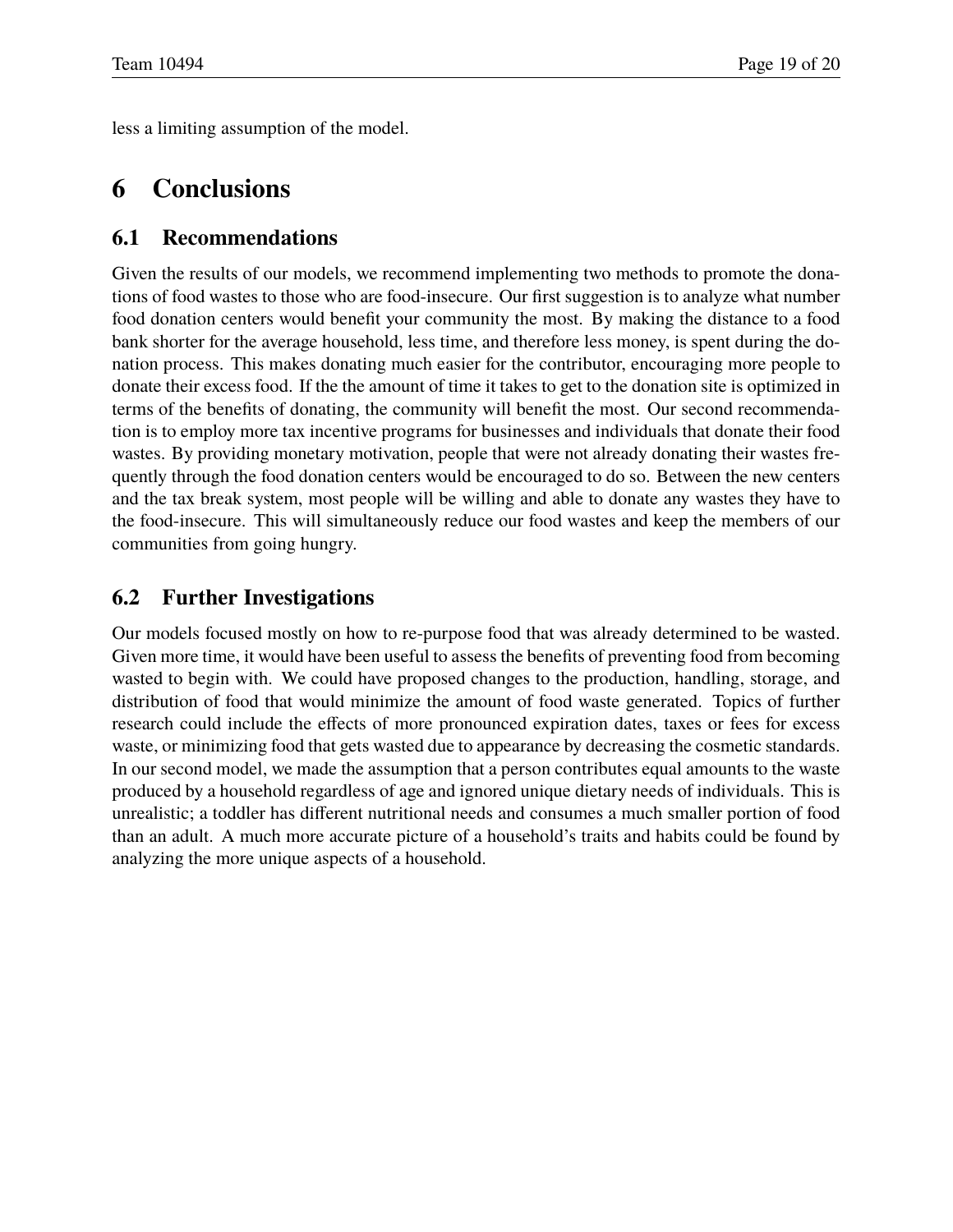### **References**

- [1] United States, Congress. *Official USDA Food Plans: Cost of Food at Home at Four Levels, U.S. Average, November 2016*. United States Department of Agriculture, Dec. 2016.
- [2] Venkat, K. *The Climate Change and Economic Impacts of Food Waste in the United States*. International Journal on Food System Dynamics, 2(4), 431-446, 2011.
- [3] United States, Congress. *Choose My Plate*. United States Department of Agriculture, 26 Jan. 2018.
- [4] United States, Congress. *Consumer Expenditure Survey: Average expenditure, share, and standard error tables*. Bureau of Labor Statistics, U.S. Department of Labor.
- [5] Jenny Gustavsson, Christel Cederberg, Ulf Sonesson, Robert van Otterdijk, and Alexandre Meybeck. *Global Food Losses and Food Waste - Extent, Causes and Prevention*. Food and Agriculture Organization of the United Nations, Rome, 2011.
- [6] United States, Congress. *Cash Receipts by State, Commodity Ranking and Share of U.S. Total, 2016* United States Department of Agriculture Economic Research Service, 7 Feb. 2018.
- [7] Sarasota County Government. *Household Income Profile*. Sarasota County, Planning and Development Services, 2017.
- [8] Dana Gunders. *Wasted: How America Is Losing Up to 40 Percent of Its Food from Farm to Fork to Landfill*. National Resources Defense Council, August 2012.
- [9] McClellan, Jennifer. *Give Ugly Food a Chance: 'Nobody Is Stoked about Food Waste'*. Azcentral, The Republic, 19 Dec. 2017.
- [10] Gundersen, C., A. Dewey, A. Crumbaugh, M. Kato, E. Engelhard. *Map the Meal Gap 2017: Food Insecurity and Child Food Insecurity Estimates at the County Level.* Feeding America, 2017.
- [11] United States, Congress. *QuickFacts: Sarasota County, Florida Geography*. United States Census Bureau, July 1, 2016.
- [12] United States, Congress. *Food Expenditures*. United States Department of Agriculture, 27 Feb. 2018.
- [13] United States, Congress. *2007-10 National Health and Nutrition Examination Survey (NHANES)*. Center for Disease Control, 2010.
- [14] Florida Drivers Handbook. *Florida Speed Limits*. Florida Driver's Association LLC, 2018.
- [15] Truck Paper. *High, Low, Average*. North America Listings, 2018.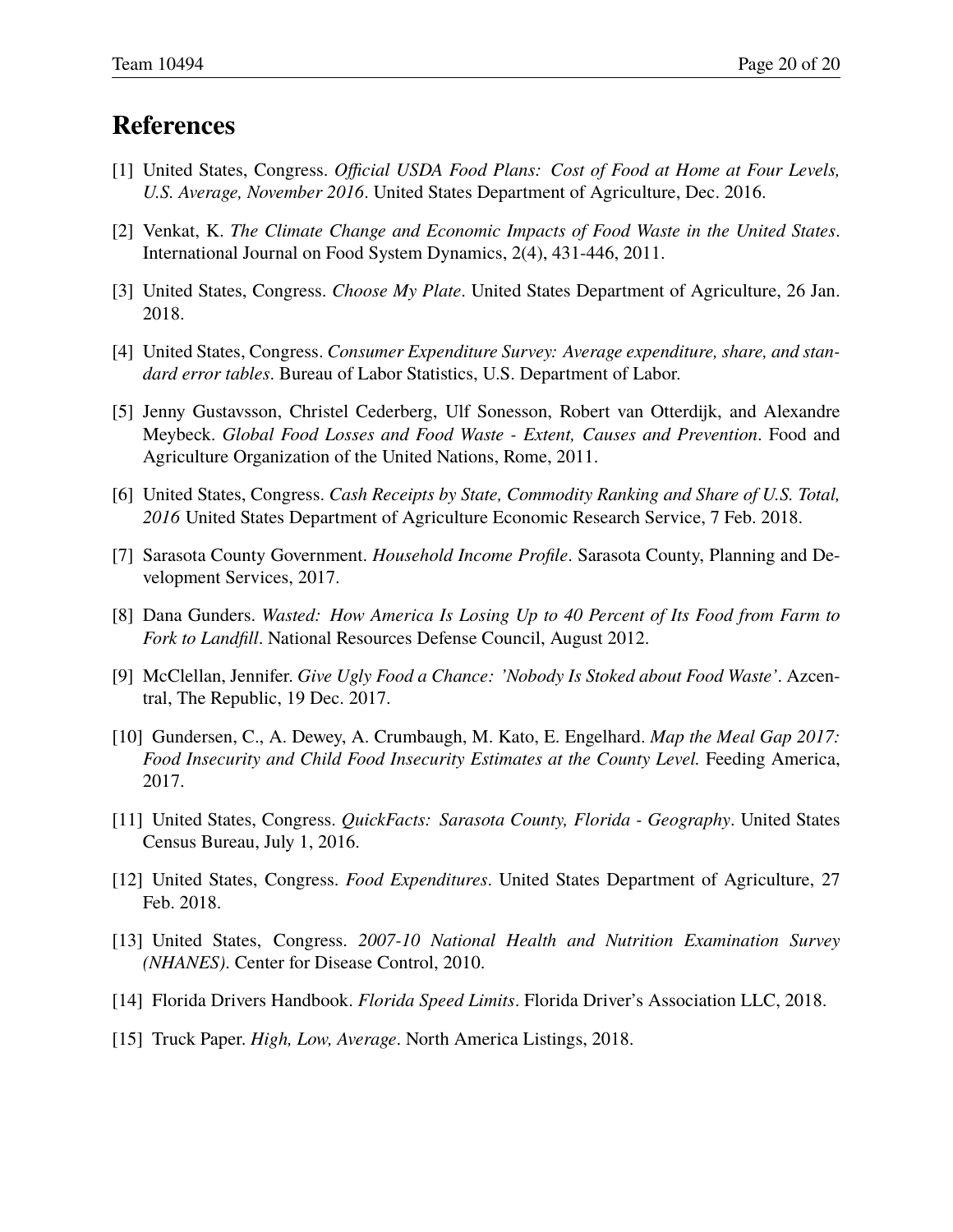### **Appendix A**

The Python code used to perform the Monte Carlo simulations described Section 5 is given below.

```
# sim.py
import numpy as np
width = np.sqrt(556.0) # miles (556 is the Area of our county in square miles)
height = np.sqrt(556.0) # miles (556 is the Area of our county in square miles)
num_households = 175576
v = 30 # miles per hour
g = 20 # miles per gallon
fp = 3.00 # fuel price US dollars/gallon
center_rows = 2
center_columns = 2
num_simulations = 10
center_cost = 100000.0 # US dollars
county_incomebrackets = [
    [0, 15000, 0.101, 547.49],
    [15000, 25000, 0.11, 651.64],
    [25000, 35000, 0.113, 779.79],
    [35000, 50000, 0.151, 904.39],
    [50000, 75000, 0.192, 1010.74],
    [75000, 100000, 0.119, 1259.48],
    [100000, 150000, 0.116, 1575.10],
    [150000, 200000, 0.044, 2091.13],
    [200000, 1000000.0, 0.054, 2509.64]
\mathbf{I}def drawfrom_incomedist():
    pvec = [row[2] for row in county_incomebrackets]
    bracket = np.random.choice(len(county_incomebrackets), p=pvec)
    lowerbound = county_incomebrackets[bracket][0]
    upperbound = county_incomebrackets[bracket][1]
```

```
return np.random.uniform(lowerbound, upperbound)
```

```
def drawfrom_popdist():
```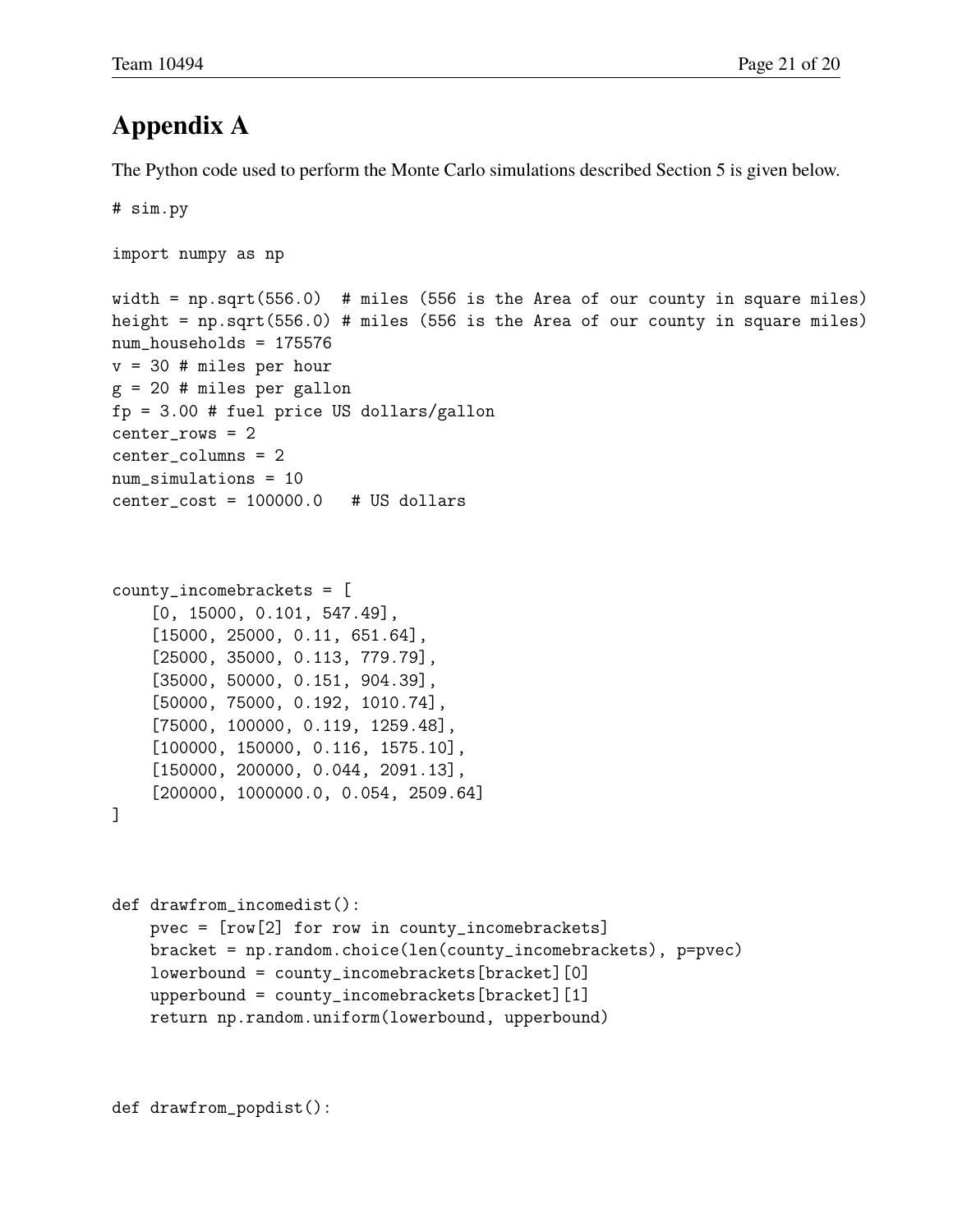```
generated_x = np.random.uniform(0, width)generated_y = np.random.uniform(0, height)return [generated_x, generated_y]
def potential_donation(income):
    for bracket in county_incomebrackets:
        if (bracket[0] <= income) and (income <= bracket[1]):
            return (bracket[3] / bracket[1])*income
def nearest_center(coord):
    x = coord[0]y = coord[1]xint = width / center_columns
    yint = height / center_rows
    for i in range(0,center_columns):
        for j in range(0,center_rows):
            x_lower = i * xintx_upper = (i+1) * xint
            y_lower = j * yint
            y_upper = (j+1) * yint
            if (x_lower \le x) and (x \le x_lupper)and (y_l) and (y_l) and (y_l) (0, y_l) and (y_l) (0, y_l) (0, y_l)x-center = (i + 1) * (xint / 2)y_c center = (j + 1) * (yint / 2)return np.abs(x_center - x) + np.abs(y_center - y)
def compute_benefit(u_0):
    return 0.001 * u_0
def actual_donation(u_0, inc, distance):
    wage = inc / (24*365)benefit = compute_benefit(u_0)
```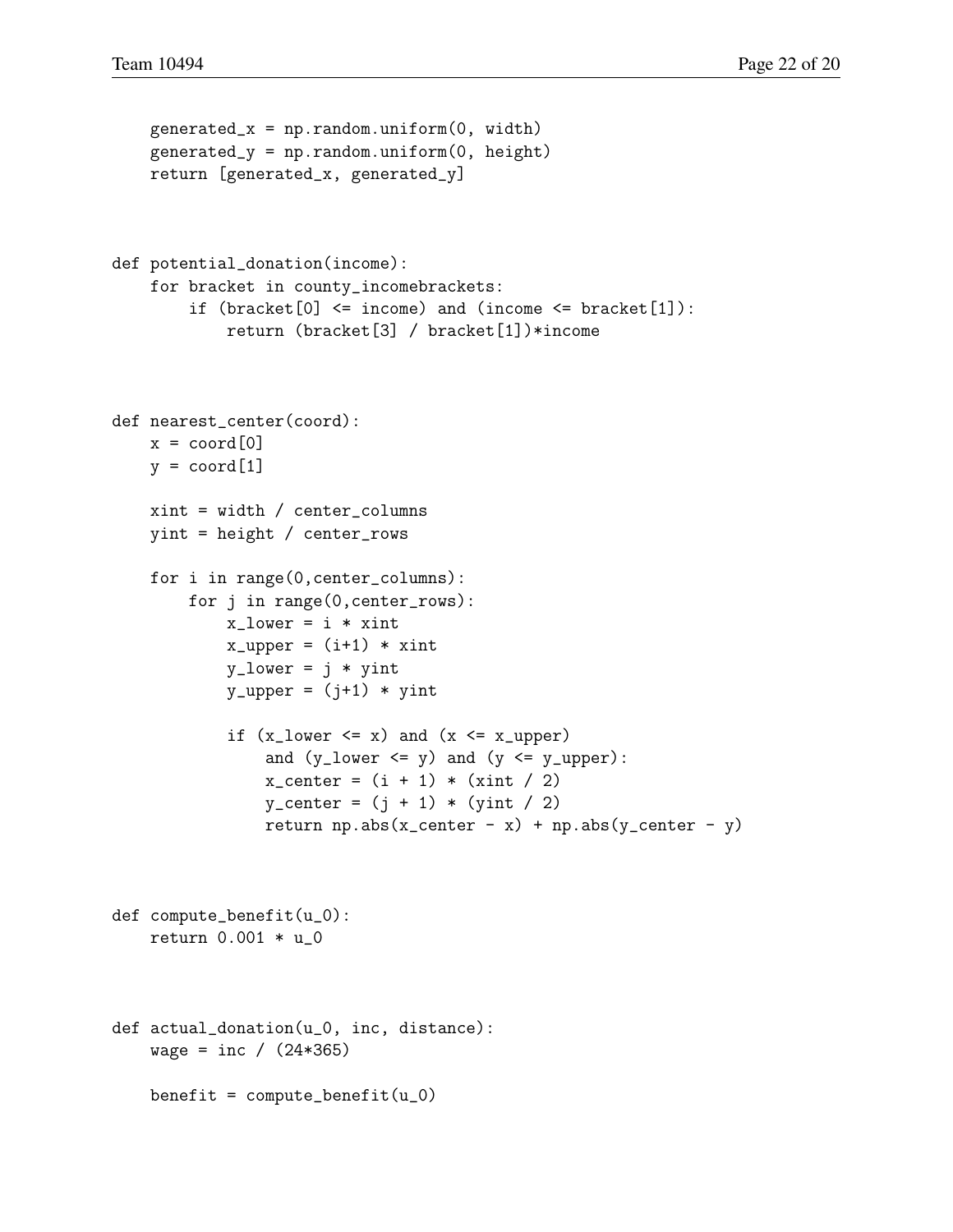```
util = benefit - (2 * fp * (distance / g)) - (2 * wage * distance / v)if util > 0:
        return u_0
   return 0.0
def sim_county():
   households = []
    cmdonations = 0.0
    for i in range(num_households):
        inc_i = drawfrom_incomedist()coords_i = drawfrom_popdist()
        distance = nearest_center(coords_i)
        u_i_0 = potential_donation(inc_i)
        u_i = actual_donation(u_i, n_i, u_i, distance)
        households.append([ inc_i, coords_i, distance, u_i_D ])
        cmdonations += u_i_D
    # print stats!
    print("Total Value of Donations: %s" % (cmdonations))
    return cmdonations
def compute_implementation_costs(numcenters):
    return (center_cost * numcenters)
def run_simulations():
    print("------------------------------------")
    print("Number of Centers: %s" % (int(center_rows * center_columns)))
   print("------------------------------------")
    donationamounts = 0.0
    for i in range(num_simulations):
```